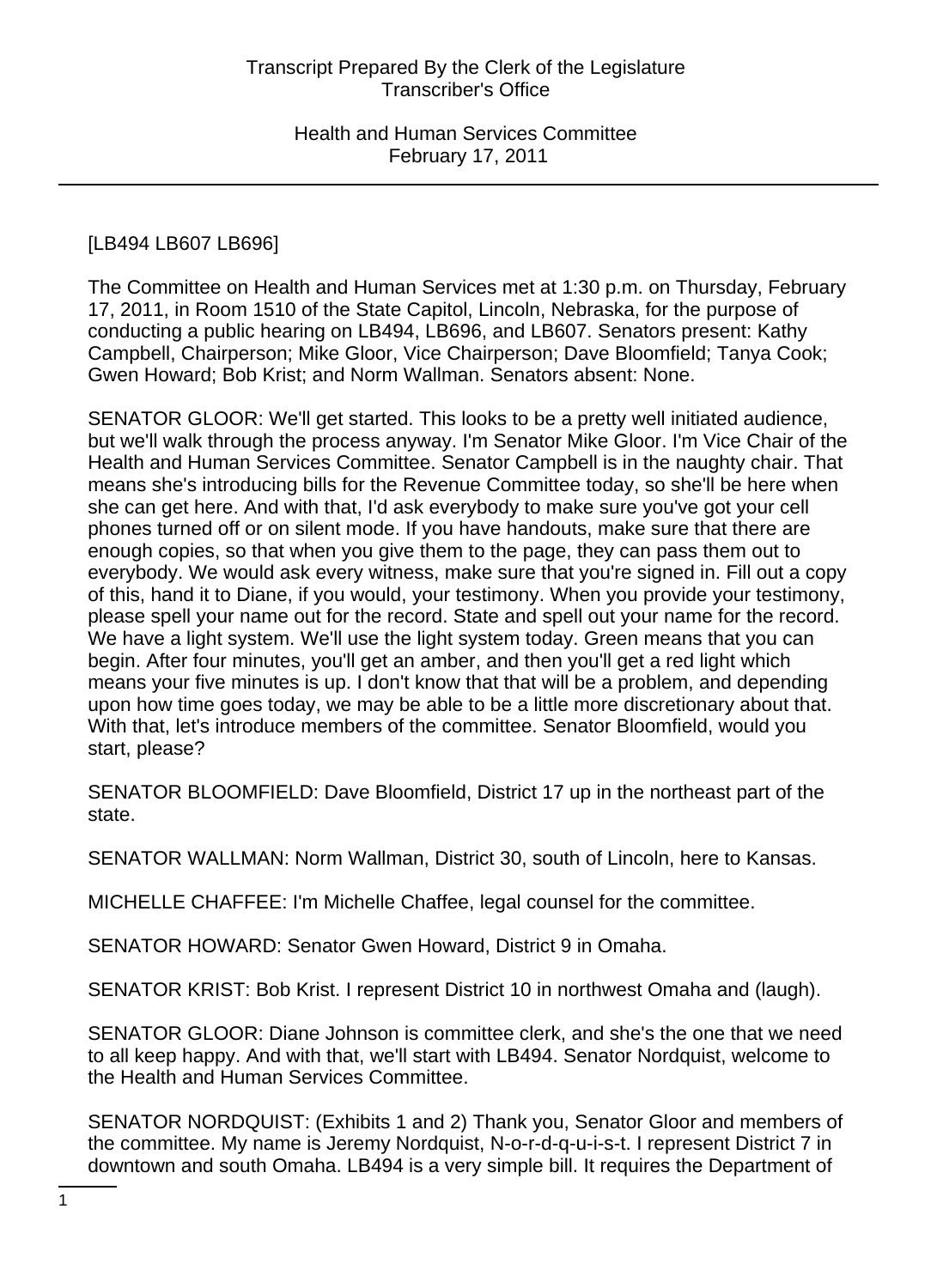Health and Human Services Committee February 17, 2011

Health and Human Services to provide timely determination of eligibility for applications for medical assistance in compliance with federal regulations. LB494 requires the department shall comply with federal regs, a copy of which I have distributed to the committee which provide guidance as to what a timely determination of eligibility is. The federal Code of Regulations states that the agency must establish standards for determining eligibility, and that these time standards may not exceed 90 days for applicants for Medicaid on the basis of disability and 45 days for all other applicants. The regs go on to say that the time standards apply from the date of the application to the date the agency mails the notice of its decision to the applicant. The regs also include unusual circumstances under which the exceptions to the time standards may be granted, such as when the agency cannot reach a decision, because the applicant or an examining physician delays or fails to take a required action. However, the agency must document these reasons for delay in the case record, and the agency must not use these time standards as a reason for delaying eligibility. So, for example, if the agency has not received proper documentation from the applicant, and it is beyond the 45-day time standard, they may not use this as a reason for denying eligibility in closing the case. I introduce this bill after hearing from healthcare providers who indicated that the determination of medical assistance eligibility, particularly, emergency Medicaid and Kids Connection was taking far longer than the 45 days time standard. At one point, the (inaudible) provider indicated that over 30 percent of its clients being assisted with Medicaid and Kids Connection application had been pending longer than 45 days, and 5 percent pending longer than 90 days. Some, but not all of the delayed cases were awaiting approval of emergency Medicaid following the birth of a child to a woman who was otherwise ineligible for Medicaid. Although labor and delivery clearly falls under the emergency medical condition designation under federal law, these claims for payment were being routed through two different programs within DHHS. First, Economic Assistance Department determined that the applicant met all other Medicaid eligibility, and then the applicant was being reviewed by the state review team under Medicaid and DHHS to determine whether or not it was actually an emergency medical condition. With the recent provider bulletin, DHHS has made an administrative change to allow the labor and delivery claims for emergency Medicaid to bypass the state review team process. I appreciate this change by the department, which I believe will help to improve the timely determination of eligibility and payment on these claims. It will also help to provide coverage to newborn children as all children born when the birth is paid for by Medicaid are automatically enrolled in Kids Connection. This will ensure that providers in hospitals can provide the care they need to children once they are born and will be compensated for this care. I have also been informed that these delays in eligibility determination are not just emergency Medicaid applicants, but also children in families applying for Medicaid and Kids Connection. I have been made aware of cases where, for example, an application would be filled out and have all the documentation provided such as photo ID, birth certificate, Social Security card, and income verification from the previous 30 days from the application date. But by the time the caseworker got the application and processed it weeks later, DHHS would send letters to the family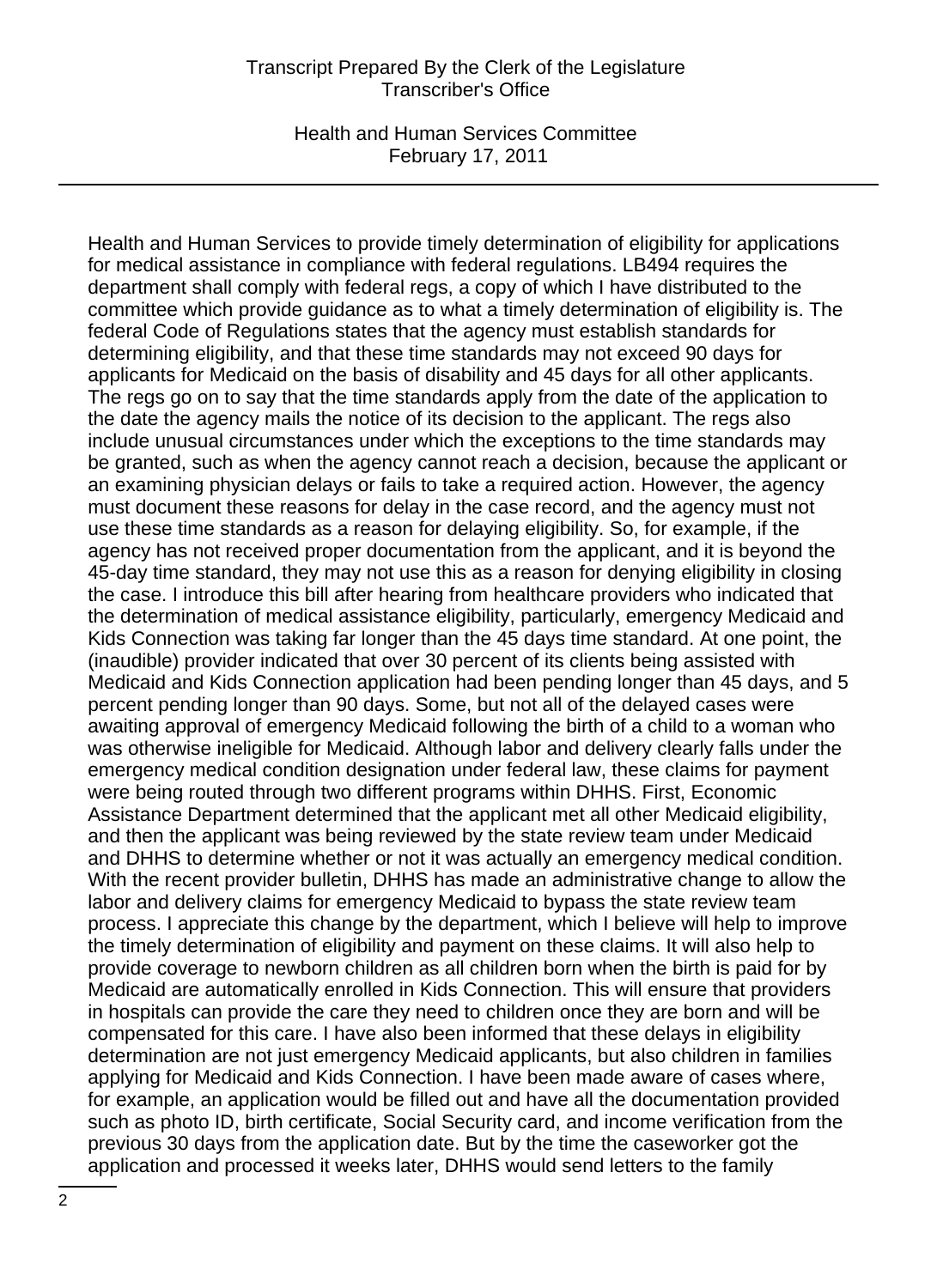Health and Human Services Committee February 17, 2011

requesting income for the most recent 30 days. I've even heard some of these cases that have been closed when it passes the 45-day time period. This is an example of an unnecessary burden being placed on families due to the department's substantial workload and, ultimately, children are not getting the timely care they need to be healthy. There will be a number of testifiers that follow me that will be better able to explain these challenges firsthand in their practices, although the reason I brought this bill was largely because of the emergency Medicaid and Kids Connection. After introduction, I was contacted by a number of other advocates representing Medicaid eligibility categories, indicating that timely determination is a program-wide challenge. Although DHHS indicates that 90 percent of the applications are filed within the 45-day period, I think what is particularly alarming is I handed out some data to the committee which shows that the number of applications over 45 days has grown substantially between June 2009 where they were at about 300 applications to November 2010 where there were about 800 applications a month over the 45-day time period. As ACCESSNebraska is implemented around the state, as we eliminate caseworkers and move to the administration of our public assistance programs through call centers, we must not sacrifice the quality of administration and Medicaid. The timely processing of Medicaid applications not only improves the health of Nebraskans by allowing them to seek preventative and regular care from a medical professional, but it is also critical to our healthcare economy. Providers cannot continue to care for patients without knowing whether or not they will be compensated for that care. Timely determination of Medicaid eligibility improves access to healthcare for Nebraska children and families, and it also adds predictability to the bottom line for healthcare providers. I urge you to support LB494, and I'd be happy to take any questions. [LB494]

SENATOR GLOOR: Thank you, Senator Nordquist. Senator Wallman. [LB494]

SENATOR WALLMAN: Senator Gloor, thank you. Senator Nordquist, thanks for being here. [LB494]

SENATOR NORDQUIST: Yeah. [LB494]

SENATOR WALLMAN: I look at these figures, and it doesn't make us feel very good. Do you think we have enough personnel to process these on time or? I'm going to pick your brain. [LB494]

SENATOR NORDQUIST: Well, I think that's...yeah. I certainly think that could be a challenge that we are overburdening the system as we move to ACCESSNebraska, that the actual personnel on the ground maybe is not sufficient. Yeah. [LB494]

SENATOR WALLMAN: Thank you, Senator. [LB494]

SENATOR GLOOR: Welcome, Senator Cook. Senator Howard. [LB494]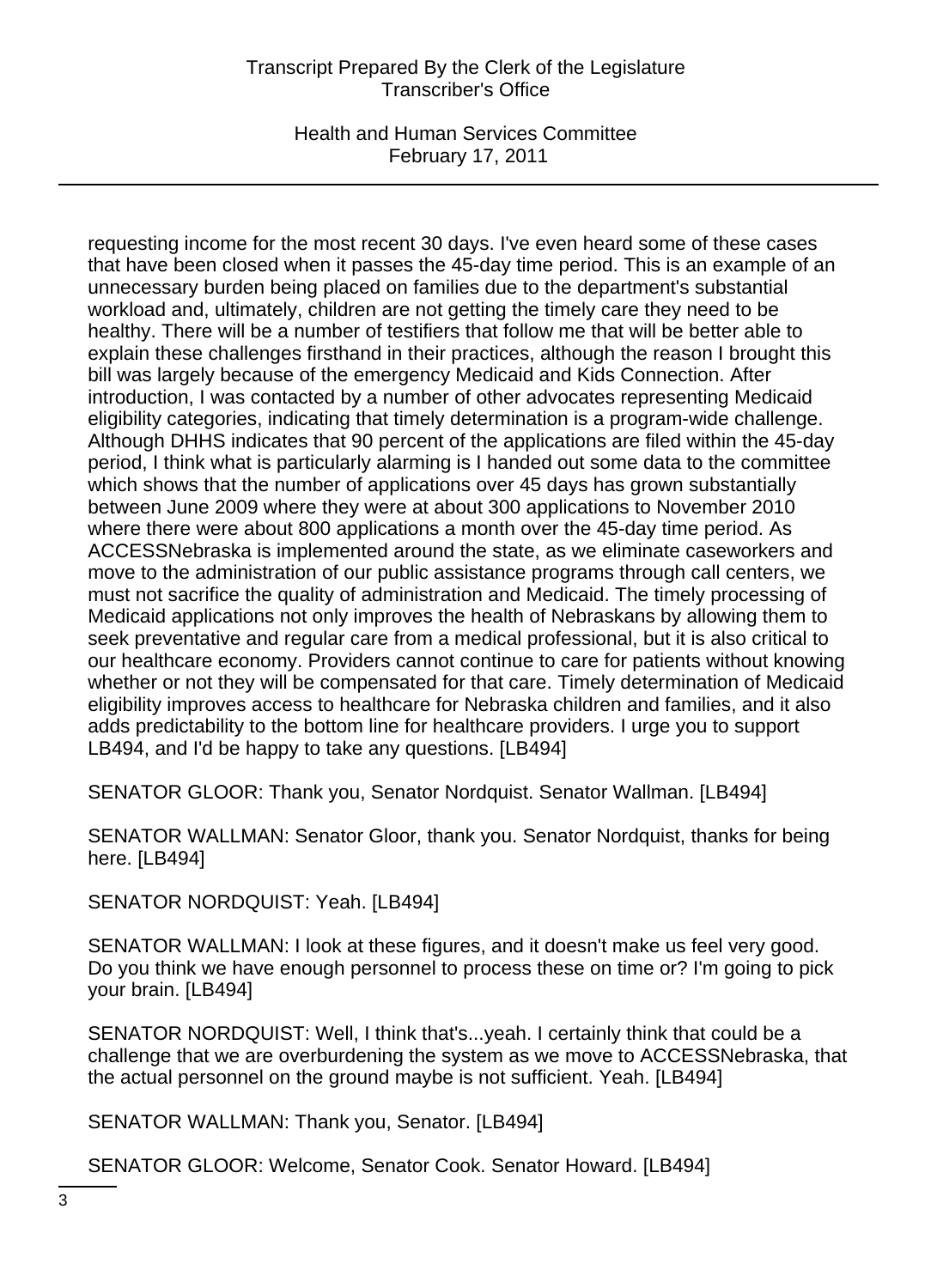SENATOR HOWARD: Thank you. Just a couple of questions. I'm sure you've asked the department the reason for the delay. [LB494]

SENATOR NORDQUIST: Um-hum, yeah. [LB494]

SENATOR HOWARD: What did they tell you? [LB494]

SENATOR NORDQUIST: Well, on the emergency Medicaid, it sounded like it was...there was some issue...they said there were some issues that I believe of paperwork from application from the provider to the Division of Children and Families which makes the eligibility determination. They have to determine that the mother, besides citizenship, is otherwise eligible for Medicaid, and then it went to Medicaid to the State Review Team under the division of Medicaid, which determined whether or not the labor and delivery was an emergency. They've since decided that labor and delivery is always an emergency, and they're not going to take that second step (laughter) so that... [LB494]

SENATOR HOWARD: Well, I felt that way when I went through it (laugh). [LB494]

SENATOR NORDQUIST: Yeah, so that was the issue there. You know, we really haven't gotten down to the issue on, you know, it seems like some of the times that's had largely paperwork issues, people not getting all the appropriate documentation in... [LB494]

SENATOR HOWARD: They haven't sent us errors that have been done in the paperwork. It sounds like it's passing through too many hands... [LB494]

SENATOR NORDQUIST: It is, and sometimes the...and the providers behind me can talk about this, but sometimes it seems like the ball is always moving, that sometimes...this isn't from the department. It's more from providers, but that different documentation is requested at different times, and there really isn't a standard to it. [LB494]

SENATOR HOWARD: Could be a faster method of doing this. Do you know...and I could ask...our expert is here. I could ask her, but do you know if Medicaid still backdates to the date of the application? [LB494]

SENATOR NORDQUIST: That, I...yeah, sorry. I'm not sure on that. [LB494]

SENATOR HOWARD: Well, that's all right. I can...I'm sure she will know the answer. [LB494]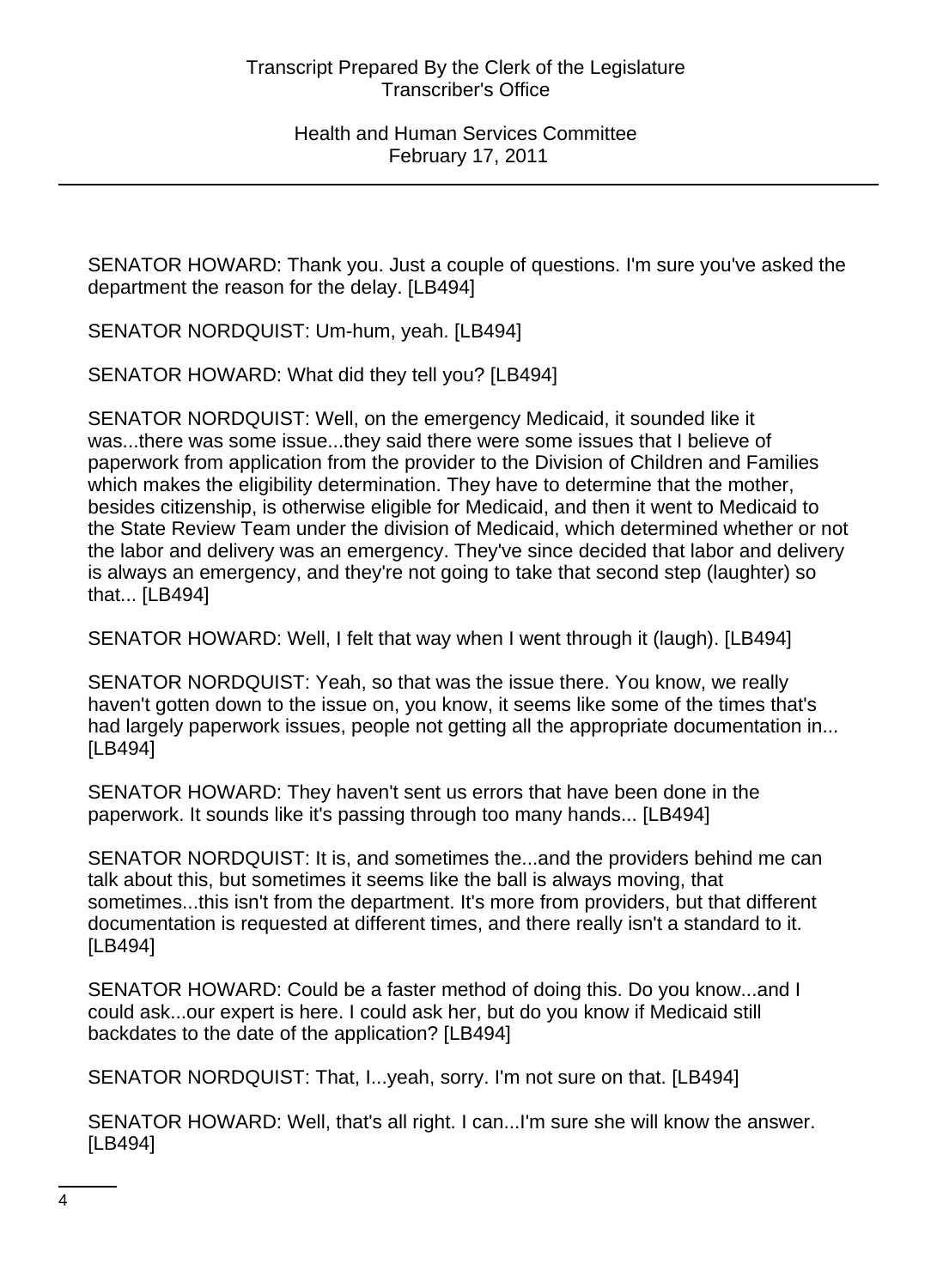SENATOR GLOOR: Senator Krist. [LB494]

SENATOR KRIST: I'll wait. Thank you. [LB494]

SENATOR GLOOR: Okay. Any other questions? Thank you, Senator Nordquist. And we know you'll be here for closing. [LB494]

SENATOR NORDQUIST: Yeah, absolutely. [LB494]

SENATOR GLOOR: I have been remiss in not pointing out the help we get from our pages, Ayisha and Crystal. So, thank you both for being here also. Can I see a show of how many proponents we have? [LB494]

SENATOR KRIST: Forgot, they're going to be seniors this year, and they need a job (laughter). [LB494]

SENATOR GLOOR: And I've heard that, yes. Thank you. How many opponents? Neutral? Okay. [LB494]

ANDREA SKOLKIN: (Exhibit 3) Tall chair for a short person. Senator Gloor, members of the committee, thank you for letting me share today some of the experiences that we have incurred at OneWorld Community Health Centers. My name is Andrea Skolkin. That's S-k-o-l-k-i-n. And I am the CEO of OneWorld Community Health Centers, one of six federally qualified health centers in Nebraska. We're located in Omaha and also Plattsmouth. It's been almost one year since unborn babies lost Medicaid coverage, and women have had to apply for emergency status in order for their provider and hospital to receive payment. Since March 2010, we have provided prenatal care for almost a thousand women, an average of about 350 a month; 130 of those we have tracked over a 9-month period for their emergency Medicaid applications, and additional ones that get handed off to Creighton or other centers because of their high-risk status. During this time period, it took an average of four months and many staff hours to obtain Medicaid coverage for the delivery and for the hospital stay. We have experienced long waits for approval and payment, and a general lack of information and guidance from state staff regarding the emergency Medicaid process. Changes in state workers while working an application has resulted in us having to go back and start over on some applications. Loss of paperwork after submission, language access, and cultural respect issues have been experienced. After nine months, we are happy to say that there has been some clarification in the process. However, of the 130 applications, only 92 have been approved, and 77 of those paid, 35 pending, and 26 don't show up in the system. I think it's important to note that approval for this process, you can't even watch on-line until the state approves that they are eligible for emergency status. Of the applications, only three have been denied. We've had to redirect resources within our health centers and other health centers across the state to ensure that families get taken care of, and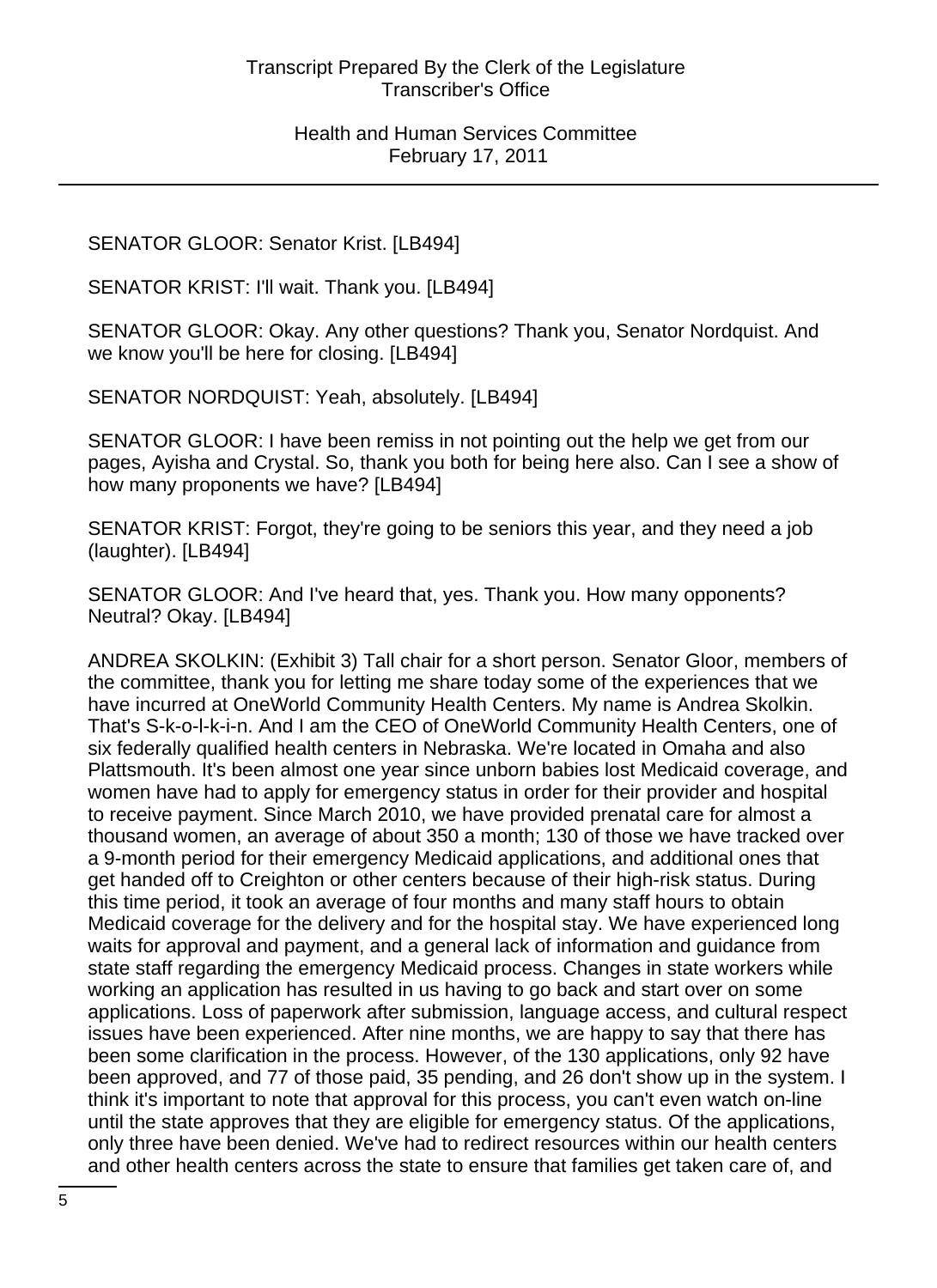Health and Human Services Committee February 17, 2011

the health centers, of course, are interested to get paid. And if we are working this hard, I am sure other health centers and hospitals are working just as hard. Given the high percent of applications that are eventually approved and the laborious paperwork process and related costs, we think, ultimately, a better process is presumptive eligibility for pregnant women. However, we are thrilled to learn of the changes in the application of the process for emergency Medicaid, and that they can now be approved by caseworkers without going to the state review team. This is a huge improvement, and we hope for timely processing of applications. However, we know that caseworkers, to your point, Senator Wallman, are overworked, stretched, and also have varying levels of knowledge about the regulations and how to apply them to the applications which does cause lengthy delays, thus, the importance of LB494. It has been a nightmare of paperwork to get the system to work on behalf of moms, and the delay in eligibility determinations have negatively impacted the applicants, oftentimes resulting in the hospital turning their patients over to collections, and we know what happens in that process. Because of our expertise that we have gained over this time period, we have received calls from throughout the state, from western Nebraska, central Nebraska, to see if we could help them. Time and time again, we've gone to the N-FOCUS system, and when inquiring about an application, having to speak with a voice response call center for all Medicaid applications and getting assigned and unassigned caseworkers with no knowledge whatsoever. Additionally, as I mentioned earlier, but I do want to highlight correspondence from the state to applicants often doesn't reflect the primary language of the applicant. The situation is better for newborns, but it's still full of problems and has required additional step effort to ensure enrollment and, thus, access to care. For newborns, when families or OneWorld staff call this voice response unit, often, again, they show no record of the baby's birth. After our staff has worked diligently, eventually, they have shown up. This is an issue, because the state is then not receiving these changes in information timely, and then they can't process the applications. The issues of language access for both written and verbal communication are prevalent also for newborns, and you go through a system. I'm out of time, I see. Do you want me to stop? [LB494]

SENATOR GLOOR: Do you have much more? [LB494]

ANDREA SKOLKIN: No, just about two sentences. [LB494]

SENATOR GLOOR: Why don't you go ahead and finish up then, Andrea? [LB494]

ANDREA SKOLKIN: Okay. Often, you're prompted through this voice response center, and press 1 for Spanish, and you end up in English. And so, an individual advocating for themselves has a horrific time. In addition, the system itself is closing cases without reason. So it is wrought with problems. This is why we want to support, as the community health centers across Nebraska, LB494 to ensure that eligible moms attain their coverage for their deliveries. Again, thank you for allowing me to share our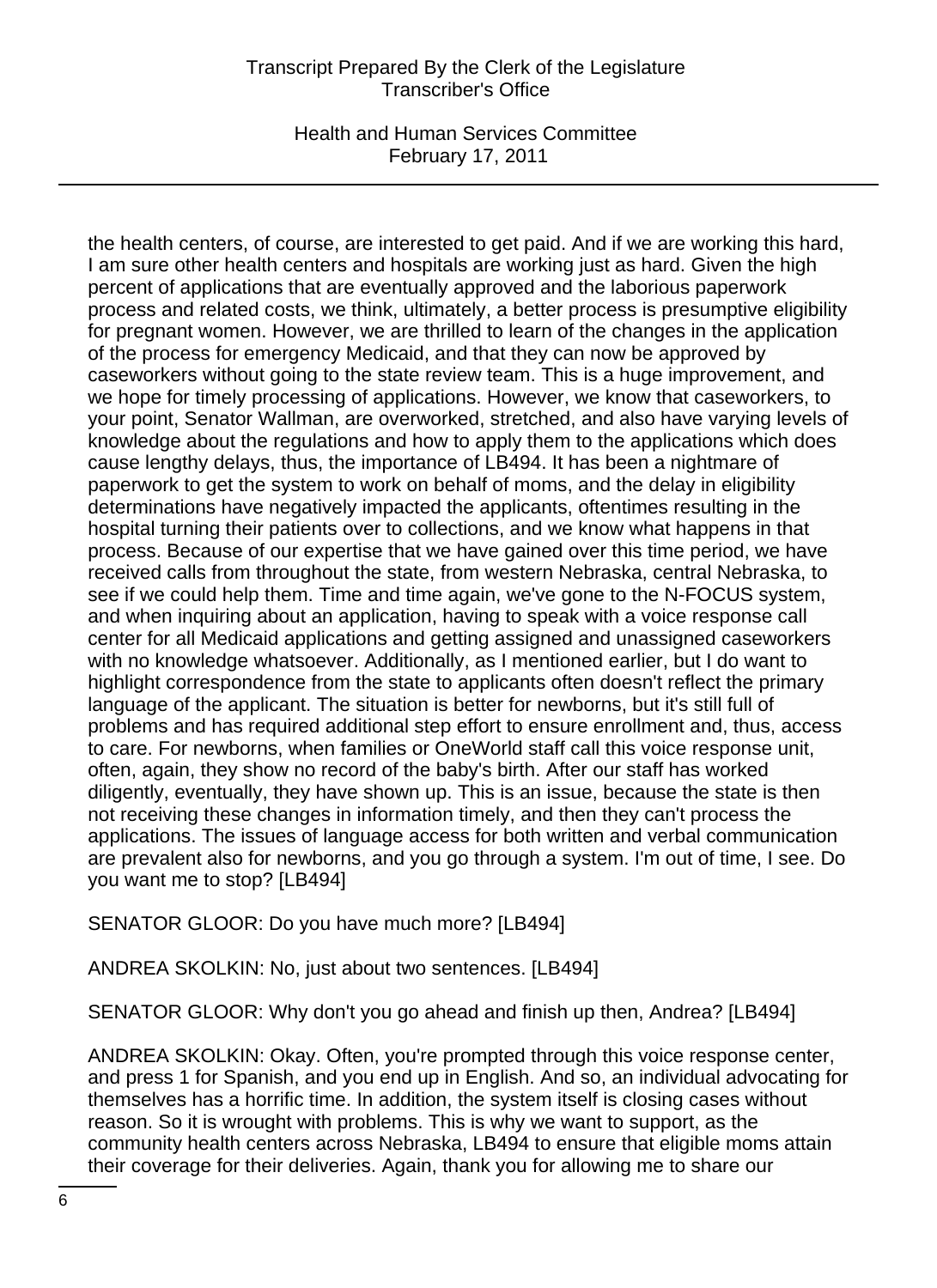experiences. [LB494]

SENATOR GLOOR: Thank you. [LB494]

ANDREA SKOLKIN: Um-hum, any questions? [LB494]

SENATOR GLOOR: Are there questions for Ms. Skolkin? Senator Krist. [LB494]

SENATOR KRIST: Senator Nordquist, when...during the introduction, said that the original reason that he had brought the bill forward was for emergency labor and delivery. And most of your testimony is based upon labor and delivery, as I understand it. [LB494]

ANDREA SKOLKIN: Um-hum. [LB494]

SENATOR KRIST: And if, as I understand it, his introduction...that part of it, in terms of it actually being an emergency, if that part of it has been alleviated. Have you seen that speed along the process for...has the whole process sped up based upon delivery being an emergency? [LB494]

ANDREA SKOLKIN: Senator Krist, up until last week we were experiencing long delays. We don't have enough experience now with the change. It takes a long time to determine that it was in...the prior process, it took a long time to determine that it was emergency, and that the patient was ineligible for...to go through the state review team. So I don't have current experience to share with this change in process. [LB494]

SENATOR KRIST: But the department was responsive to cutting through the chase to declare labor and delivery and emergency as far as you know? [LB494]

ANDREA SKOLKIN: The department was slow in processing and required a lot of staff advocating on behalf of the patient in order to get that determination. [LB494]

SENATOR KRIST: Okay, thank you. Thanks for your testimony. [LB494]

ANDREA SKOLKIN: Um-hum. [LB494]

SENATOR GLOOR: Senator Howard. [LB494]

SENATOR HOWARD: Thank you. Thank you, Senator Gloor. Thank you for coming down here. I can't tell you how much I admire the work you do. I've said that before, and it's just amazing, everything that you do, and the medical assistance that you provide, so that we do have healthy babies in this state. [LB494]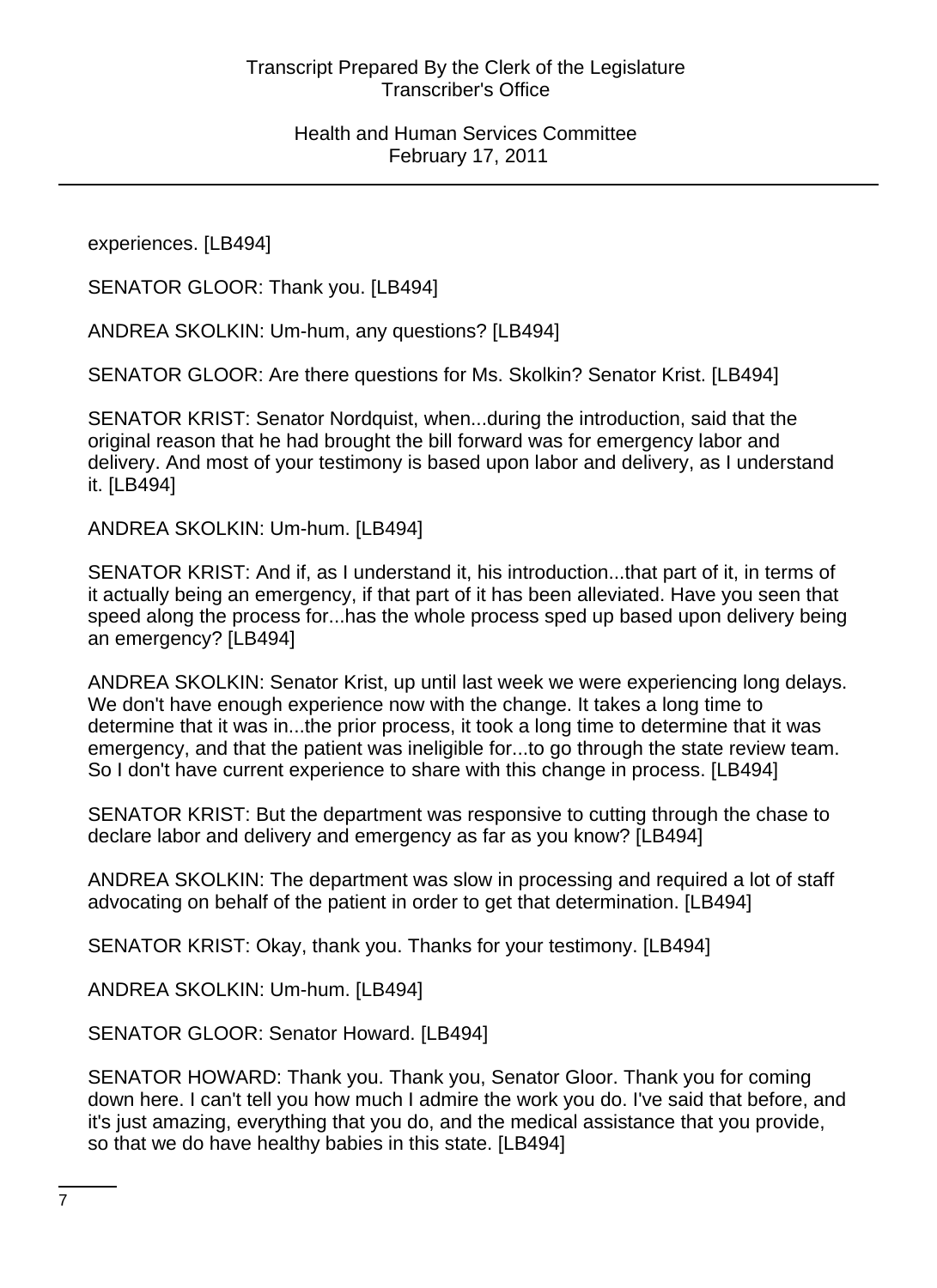ANDREA SKOLKIN: Thank you, Senator. [LB494]

SENATOR HOWARD: As an alumni of Health and Human Services (laugh), I'm always hopeful that they will do better, and it's so disheartening to learn that delays continue, errors continue, and not just minor...that we would all accept just these random. But when you tell me that there are 26 cases right now that are lost they can't find, I really find that distressing. Is that kind of typical of what happens? [LB494]

ANDREA SKOLKIN: Senator Howard, members of the committee, that has been our experience, though I am very hopeful with this change that it doesn't go through so many steps that things will be better. But the delays have been enormous. First, you know, in defense of the state, this was a huge change for them, and you think about how many babies born across the state that had to go through this process, that was, you know, an enormous thing to take on by state caseworkers who probably didn't have enough knowledge, let alone their caseload to manage it. But the delays have been since March. [LB494]

SENATOR HOWARD: Well, I'm also going to ask you, I'm glad you're a hopeful person (laugh). That's really a necessary quality. But...what was I going to ask you? Do you know if they're still doing the back page to the date of application, when an application is approved? That used to be the case. [LB494]

ANDREA SKOLKIN: Senator Howard, for emergency Medicaid, the Medicaid approval goes back to the birth, so it will cover the emergency delivery for the mom. As to the children, I'm uncertain of that answer, and I would have to defer to someone with a little more knowledge. [LB494]

SENATOR HOWARD: Well, if Vivianne Chaumont is going to testify, I'm hoping that she will, that I think she would know the answer. [LB494]

ANDREA SKOLKIN: For newborns, in the process of newborns, they do go back, but just in terms of regular Medicaid for children, I'm uncertain. [LB494]

SENATOR HOWARD: Okay. Thank you. [LB494]

SENATOR GLOOR: Other questions? Seeing none, thank you. [LB494]

ANDREA SKOLKIN: Thank you. [LB494]

JAMES GODDARD: (Exhibit 4) Senator Gloor, committee members, good afternoon. My name is James Goddard. That's G-o-d-d-a-r-d. I'm a staff attorney at the Nebraska Appleseed Center for Law in the Public Interest. Nebraska Appleseed is a nonprofit, nonpartisan legal advocacy organization that works for equal justice and full opportunity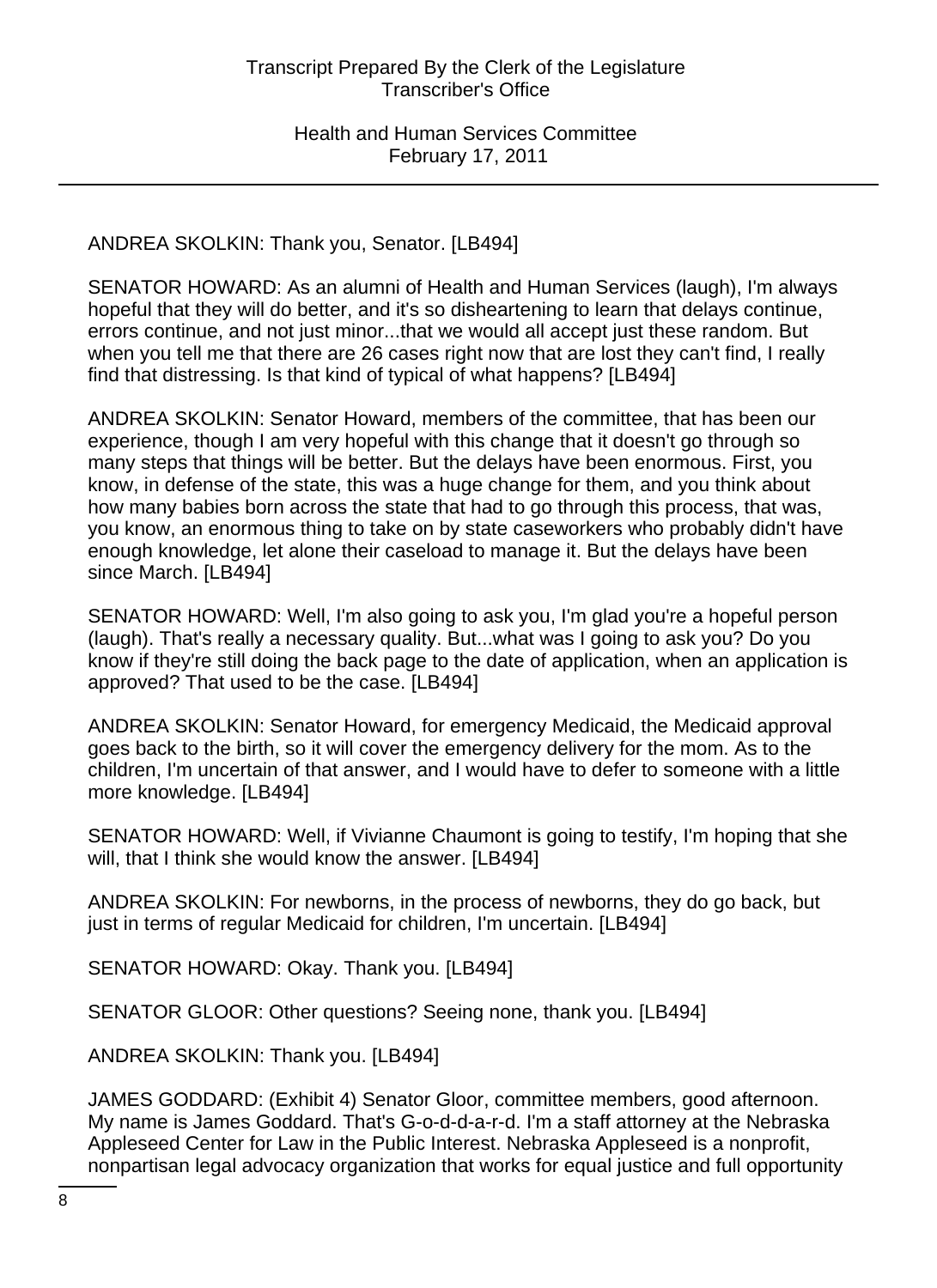Health and Human Services Committee February 17, 2011

for all Nebraskans. I'm here today to support LB494. As this committee is well aware, Medicaid is a very important program. It provides medical assistance to many low-income individuals in Nebraska. Since healthcare coverage is vital, federal and state law require that nondisabled applicants have their applications processed with reasonable promptness. That means 45 days or less, except in unusual circumstances such as client inaction, for example. However, it appears that currently, DHHS is failing to fully comply with these requirements while there does seem to be a specific problem with emergency labor and delivery applications. It's our understanding that the problem seems to be greater than that. Our understanding is that about 8 percent of all applications are delayed beyond 45 days. In fact, overall delays might be greater than 8 percent if you look at specific populations. For example, if you look at only new applicants, or if you look at only non-English speakers, the delays, in my estimation, have the potential to be quite a bit higher than 8 percent for those populations. And I think some of the testimony from Andrea Skolkin could back that up. So, while some delay could reasonably be due to client inaction or applicants who are applying on the basis of disability, it seems clear to me that the high percentage of delays is due to HHS's failure to meet its obligations. Moreover, the delays appear to have only increased with the rollout of ACCESSNebraska, Nebraska's public benefits modernization program. All of this raises some serious concerns and is precisely why LB494 is so important. Every day is vital in terms of access to healthcare. Providing healthcare coverage to those who are eligible allows them to pursue needed care before it becomes too urgent and before it becomes more expensive. Delays in eligibility determination can result in applicants foregoing needed care, placing their health in jeopardy, and leading to more expensive care if and when eligibility is confirmed. Likewise, a person who is found ineligible needs to seek alternative resources as soon as possible and potentially file an appeal. Moreover, failing to meet federal processing requirements creates serious potential for a liability for the state of Nebraska. There have been several successful claims by Medicaid applicants and many class action lawsuits are alleging processing delays including the Fourth Circuit, the First Circuit, and the D.C. Circuit. The majority of these cases have found that the law requires full compliance absent of minimum human error. So, failing to process applications is not only harmful potentially for the applicant, it can also be harmful for state coffers. LB494 recognizes these important considerations and reaffirms the requirement that HHS timely process all Medicaid applications. For these reasons, we respectfully urge this committee to advance LB494. Thank you. [LB494]

SENATOR GLOOR: Thank you. Are there questions for Mr. Goddard? I have one question. You've listed what the potential noncompliance outcomes could be as relates to the feds, but assuming this passed, what sort of accountability would the state have, or would there be on the state to be compliant? [LB494]

JAMES GODDARD: Well, Senator, it certainly creates...it would create another avenue of enforcement under state law, or a very clear one under state law. I think it also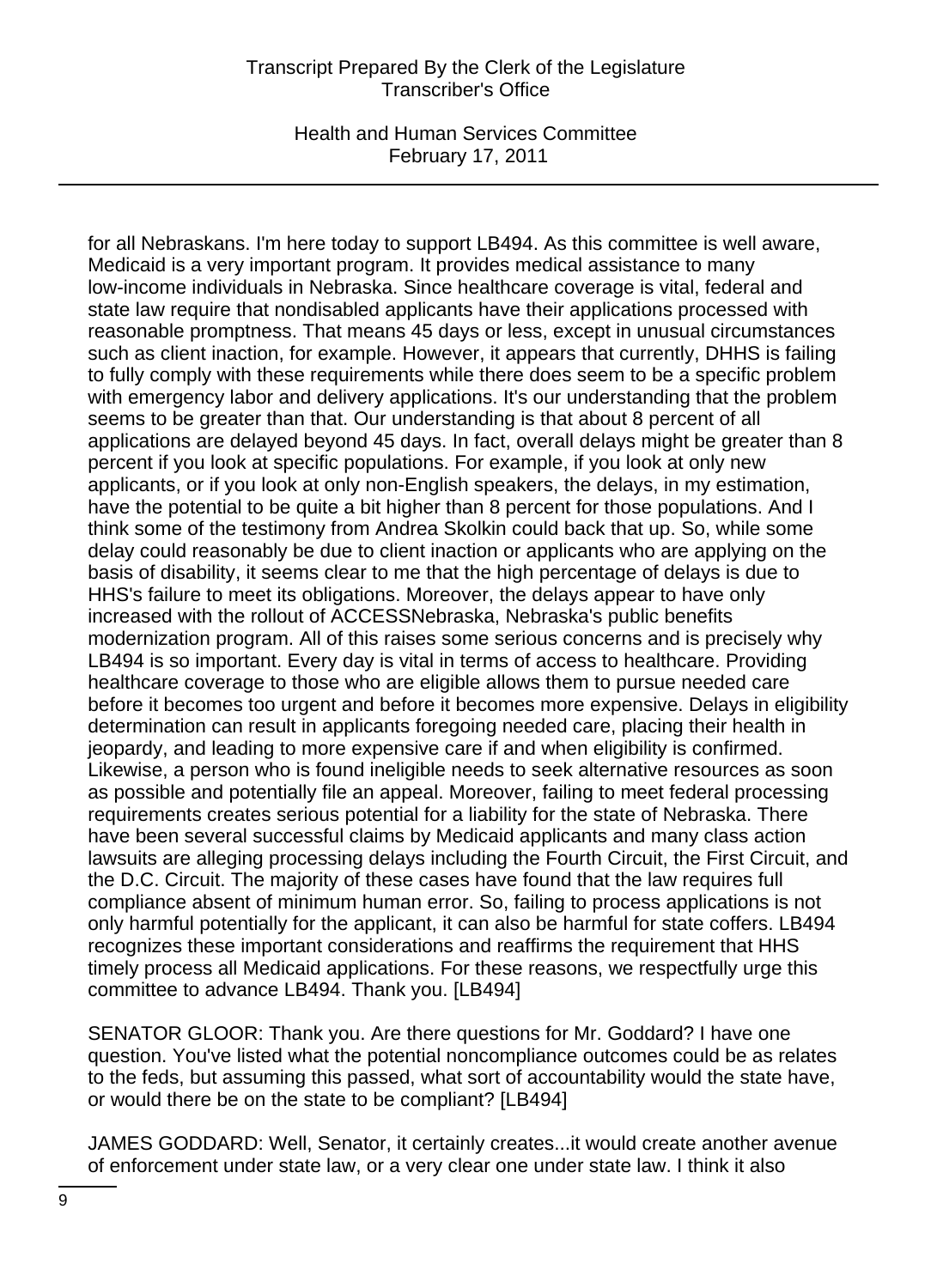indicates, very clearly, that the Legislature takes this seriously, and that Health and Human Services also needs to do that. So, to answer your question, it really reaffirms the need to do this in a timely way and creates another potential avenue for enforcement under state law. [LB494]

SENATOR GLOOR: Okay. Thank you. [LB494]

JAMES GODDARD: Senator Howard, I did want to speak to your question about retroactive eligibility. It is three months from the date of application, assuming during that three-month period, that person would have been found eligible, and so it does go back three months. [LB494]

SENATOR HOWARD: Good. [LB494]

JAMES GODDARD: However, I would note that most people, during...while they're waiting to find out whether they're eligible, may not be going to the doctor, because they don't know if they're going to be found eligible or not. [LB494]

SENATOR HOWARD: Okay. Thank you. [LB494]

SENATOR GLOOR: Okay. Senator Krist. [LB494]

SENATOR KRIST: Is it your understanding that the date of application...let's take a nonemergency. [LB494]

JAMES GODDARD: Okay. [LB494]

SENATOR KRIST: That the date of application is on the first interview with HHS to establish...let's say, with a special needs person. When does that eligibility start? [LB494]

JAMES GODDARD: I think the date it starts, as I understand it, Senator, would be when there's enough information in the system to begin processing the application. It's not my understanding that it's...the clock starts running from the date an interview is set up. I think it's a bit before that. However, I'm sure Health and Human Services could tell you better than I can. [LB494]

SENATOR KRIST: You're not related to THE Dr. Goddard, are you? [LB494]

JAMES GODDARD: You mean the rocket scientist? I believe distantly, yes (laughter). [LB494]

SENATOR HOWARD: Claim that (laugh). [LB494]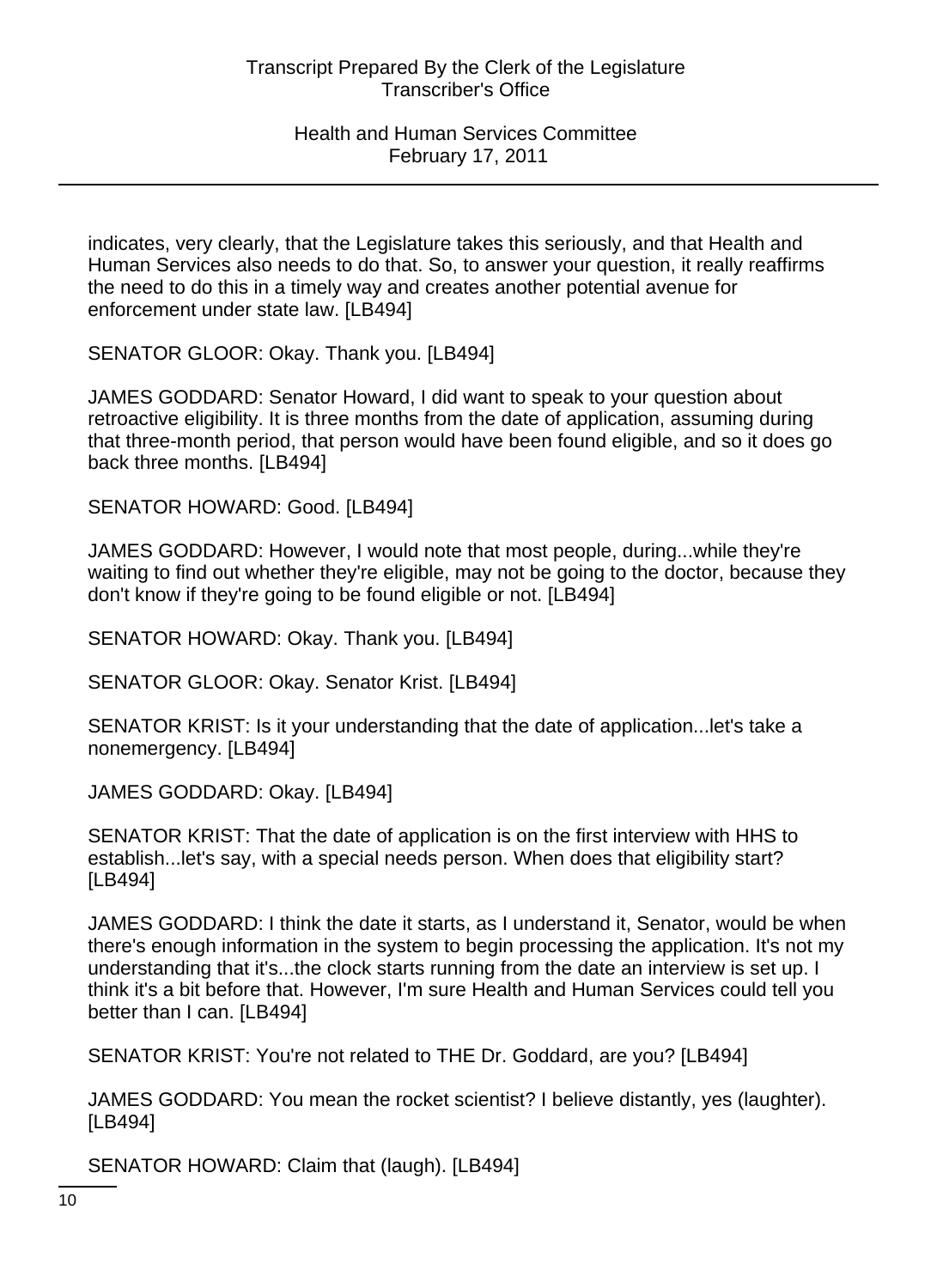SENATOR KRIST: Take that claim. [LB494]

SENATOR GLOOR: Thank you for that historical perspective. [LB494]

SENATOR HOWARD: If it still operates the way it did when I worked for Health and Human Services, it goes back to the date on the application. [LB494]

JAMES GODDARD: I believe that's right, yes. [LB494]

SENATOR GLOOR: Other questions? Thank you. [LB494]

JAMES GODDARD: Thank you. [LB494]

SENATOR GLOOR: Other proponents. [LB494]

BRENDON POLT: (Exhibit 5) Good afternoon. My name is Brendon Polt. That's B-r-e-n-d-o-n P-o-l-t. I'm here representing the Nebraska Health Care Association. That is an association with a membership of over 200 nursing homes and 200 assisted-living facilities, both proprietary and nonproprietary, and the overwhelming majority of those facilities accept Medicaid residents. First of all, on behalf of our membership, we want to thank Senator Nordquist for introducing this legislation, if nothing else, to draw attention to an issue that's come to my attention numerous times through e-mails and other phone calls from our members, and that's just delay in becoming determined eligible through the Medicaid program. Now, with the nursing facility residents it's a little different than the examples that were provided by earlier testifiers, sort of a two-step process the way I see it. There was the financial determination of eligibility, and that's done...that's the subject of this bill through the local HHS office. And so they make a determination of whether the person is financially eligible. But then through contract with the area agencies on aging, the Senior Care Options program, makes a determination if someone's medical needs are at a level high enough to require nursing facility care or if an assisted living at the minimum for the Medicaid waiver program. To be eligible for an evaluation through Senior Care Options, there must be a...the person has to have applied for Medicaid for the financial eligibility determination, and that means that there's a signed application received by local office staff. Now, for whatever reason I don't know, what often happens is the client says that they've made application. Senior Care Options goes into their systems, but there is nothing on file, and we understand that to be a delay in whatever happening with the system just for that...for one example, just so that the Senior Care Options can begin to do their work. Other times what often happens is, we have a 45-day period to determine eligibility, doesn't happen within that time frame. Now, under the existing regulations, if that doesn't happen in 45 days, there's a notice of action that's sent by the local office to the nursing facility, the assisted-living facility, and the applicant that says, here's the delay; here's the reason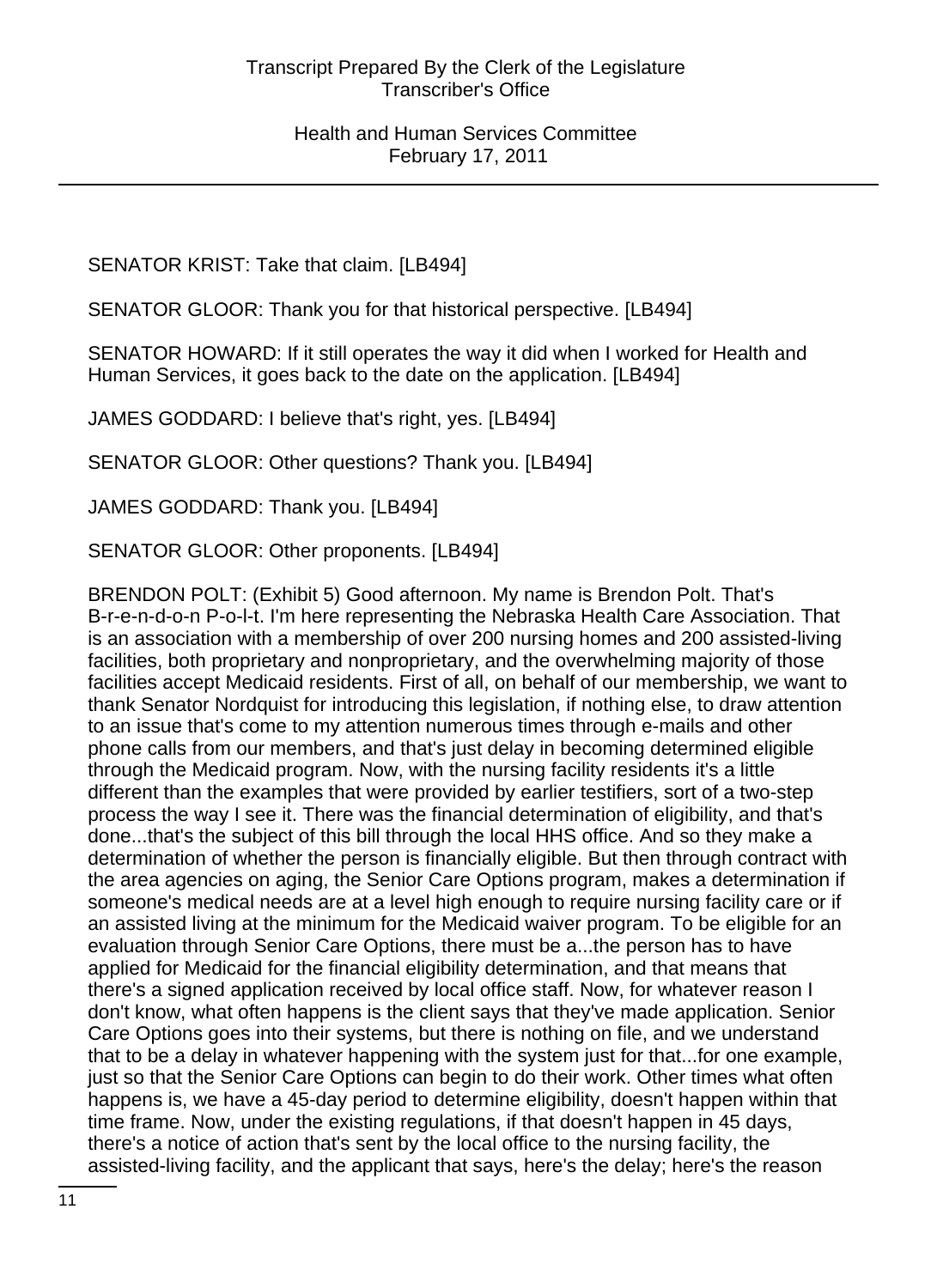Health and Human Services Committee February 17, 2011

why; here's what we're trying to do. Well, that document, that notice of action is often what provides an indication for the first time to the nursing facility that the person has made application and that they need to indicate to Senior Care Options that there needs to be a medical evaluation. And from the examples that I've provided attached to my testimony, is just so frequently not within 45 days, so there's a much longer delay in that notice of action or final determination of eligibility. And in the meantime, oftentimes a person is living in a nursing facility, and they're receiving care, and it can become a cash flow issue. So even though you can get payment back to that date of application, we have facilities that are reporting months and months and months and months delay, and so it's just a...it's a cash flow problem for our members. So those are e-mails that I've kind of tried to clean up. I've provided...I can certainly provide any additional information or clarification. I didn't want to be too lengthy in some of those, but that's what I received from our membership, so hopefully, that's helpful to you. [LB494]

SENATOR GLOOR: Are there questions for Mr. Polt? Senator Wallman. [LB494]

SENATOR WALLMAN: Thank you, Senator Gloor. Yeah, thanks for being here, Brandon. You're probably a member of also a national organization, are you? [LB494]

BRENDON POLT: Yes. [LB494]

SENATOR WALLMAN: Do other states have this same problem that you know of? [LB494]

BRENDON POLT: You know, I would presume so, but I better not...I haven't talked to them about that, and I haven't seen any studies, although I will look...there's a wealth of research on national organizations Web site, and I can see if there's any sort of rankings by state of this type. [LB494]

SENATOR WALLMAN: Thank you. [LB494]

SENATOR GLOOR: Other questions? Thank you. [LB494]

BRENDON POLT: Thank you. [LB494]

SENATOR GLOOR: Other proponents. [LB494]

JIM CUNNINGHAM: Senator Gloor and members of the committee, good afternoon. For the record, my name is Jim Cunningham, and that's spelled C-u-n-n-i-n-g-h-a-m. I'm the executive director of the Nebraska Catholic Bishops Conference, representing the mutual interests and concerns of the Archdiocese of Omaha and the dioceses of Lincoln and Grand Island. Our organization was among those individuals and groups that were quite chagrined by the reversal in policy that resulted in denial of medical assistance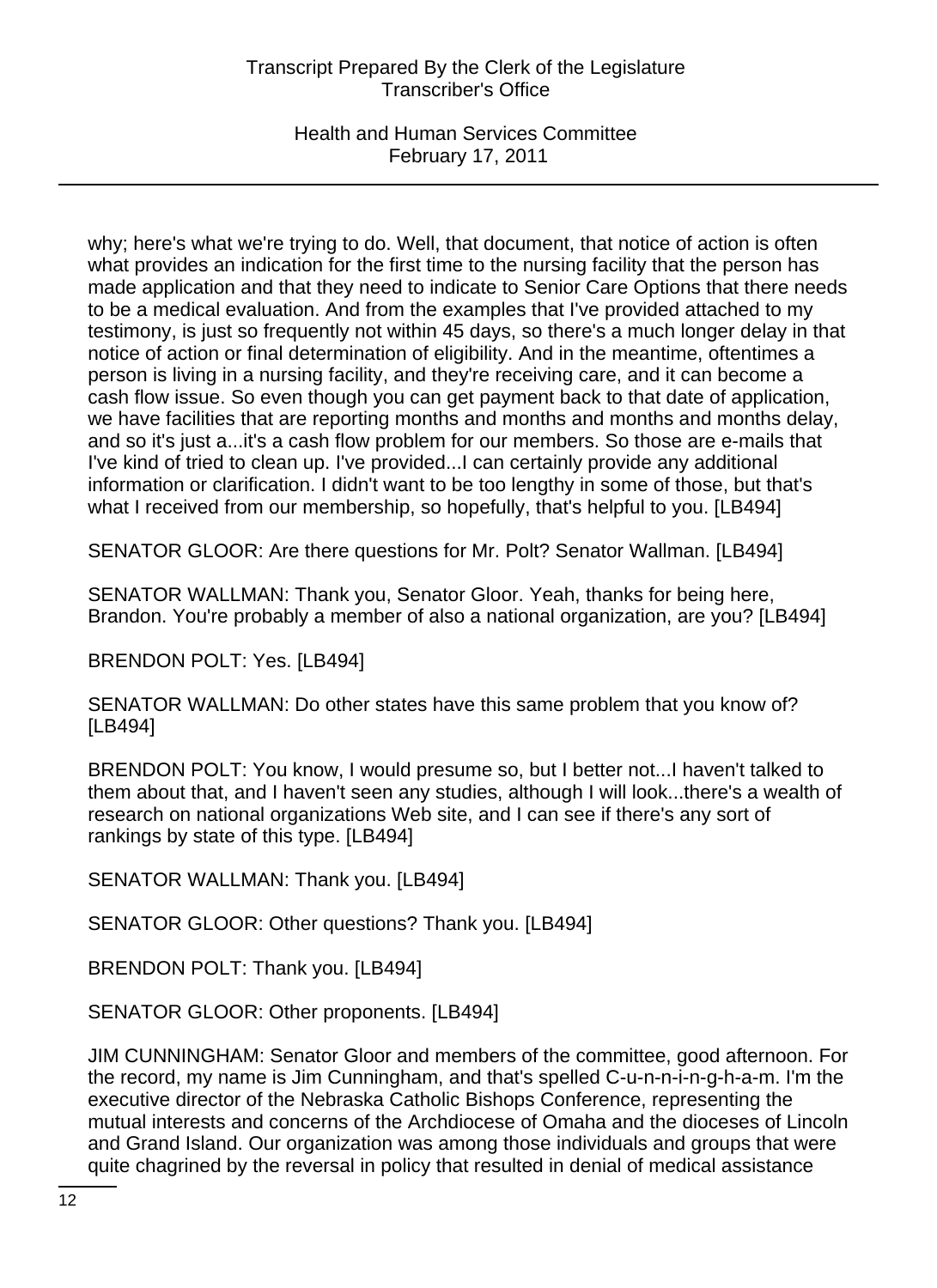Health and Human Services Committee February 17, 2011

coverage for prenatal care for the unborn children, who, through no fault of their own, are the unborn children of impoverished women who are undocumented. We advocated for the restoration of that policy, albeit unsuccessfully, but we will continue to advocate for that position. The one quite modest mediating factor during that public policy debate was the assurance that, from the perspective of labor and delivery being treated as emergency medical service and, therefore being covered. To whatever extent, and I know you've heard discussion already today about improvement, which is an encouraging thing, but to whatever extent that that problem of delayed payment or lack of payment continues to persist, we certainly encourage the committee to look at LB494 as being a way to address that and would hope that you would advance the bill to General File. Thank you. [LB494]

SENATOR GLOOR: Are there questions for Mr. Cunningham? Seeing none, thank you, Jim. [LB494]

JIM CUNNINGHAM: Great. Thank you. [LB494]

SENATOR GLOOR: Other proponents? Are there opponents of the bill that wish to be heard? Anyone who would like to provide testimony in a neutral capacity? Good afternoon, Vivianne. [LB494]

VIVIANNE CHAUMONT: Good afternoon. My name is Vivianne Chaumont, V-i-v-i-a-n-n-e C-h-a-u-m-o-n-t. Good afternoon to all of you today. I wasn't planning on testifying. I'm the director of the Division of Medicaid and Long-term Care, but since several of you used my name in vain, thinking that I (laughter) might know something about these things, I thought I better come up and answer, lest I look like I was avoiding you. (Laughter) [LB494]

SENATOR GLOOR: I didn't think...I thought it was reverential, not in vain so. [LB494]

VIVIANNE CHAUMONT: Obviously, I'm more paranoid than I need to be then (laugh), but I'd be happy to answer your questions. [LB494]

SENATOR GLOOR: Senator Krist. [LB494]

SENATOR KRIST: Thank you. Vivianne, thank you. [LB494]

VIVIANNE CHAUMONT: Sure. [LB494]

SENATOR KRIST: Having been part of public health programs and time in my service in the military, sometimes things don't move along as fast as we want them to. Is the reason for the delay in processing or making people eligible where the eligibility exists? Does it come from the different silos, if you will, or the vertical responsibilities where it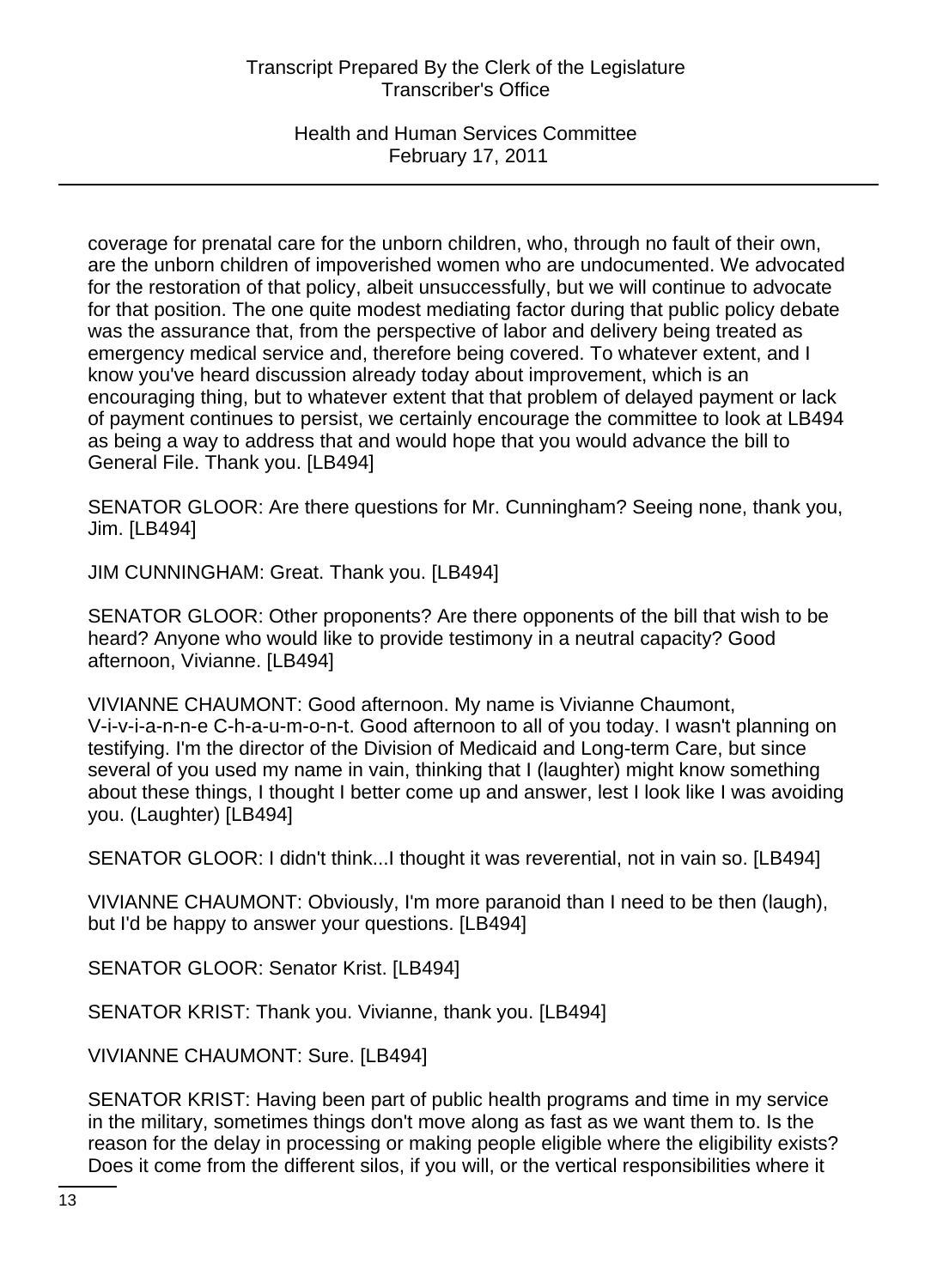would go from one place to another to another within HHS? [LB494]

VIVIANNE CHAUMONT: Depending on what we're talking about, let's start with the labor-delivery, because that's really the only place where it goes to different silos. Just to explain. The Division of Children and Family Services processes applications for public assistance and medical assistance including Medicaid and CHIP. The state review team is the team in my division that looks at disability determinations, and it also looks at emergency medical for any emergency medical where there's an undocumented person. We have to make sure that it was an emergency, and that the only claim that we're paying is for the actual emergency. When someone is stabilized, not an emergency anymore, so we don't pay. We never didn't think that labor and delivery was not an emergency. I've had three kids, so I know that labor and delivery is an emergency, but not every single time, because I could be, you know, eight months pregnant, eight-and-a-half months pregnant, and thinking, you know, I want to go on a family vacation. Now, this isn't what's going on, but it isn't always it can be planned and this and that. We were under the understanding that what happens then with the labor and delivery, it goes to the caseworker, because the person has to be otherwise eligible. So you calculate eligibility. If the person was not an illegal, would they be eligible? It's probably one of my children. I apologize. I forgot to turn my phone off (laughter). [LB494]

SENATOR GLOOR: There goes the reverence. [LB494]

VIVIANNE CHAUMONT: Right. I am so sorry. So, anyway, so they have to determine eligibility, and then it used to come over to the state review team to look at the delivery records to make sure...thank you. [LB494]

SENATOR HOWARD: Do you want your purse? [LB494]

VIVIANNE CHAUMONT: No, no (laugh). Actually, I think that was Jeremiah's phone ringing, not mine. So, (laughter)... [LB494]

SENATOR HOWARD: Good (laugh). [LB494]

SENATOR KRIST: Let the record show (laughter). [LB494]

VIVIANNE CHAUMONT: Anyway, so what happens is, then it went over and the determination of eligibility was...and we had, after a hearing that, I believe, Senator Campbell conducted at some point about something...oh, about...during the summer, people came in and testified, and we actually got records from practice, and went through all of the ones that they said hadn't been paid and were pending. The large majority of the reason for nonpayment was that the person hadn't applied. Medicaid cannot process an application that it doesn't have. And so, looking at...we couldn't find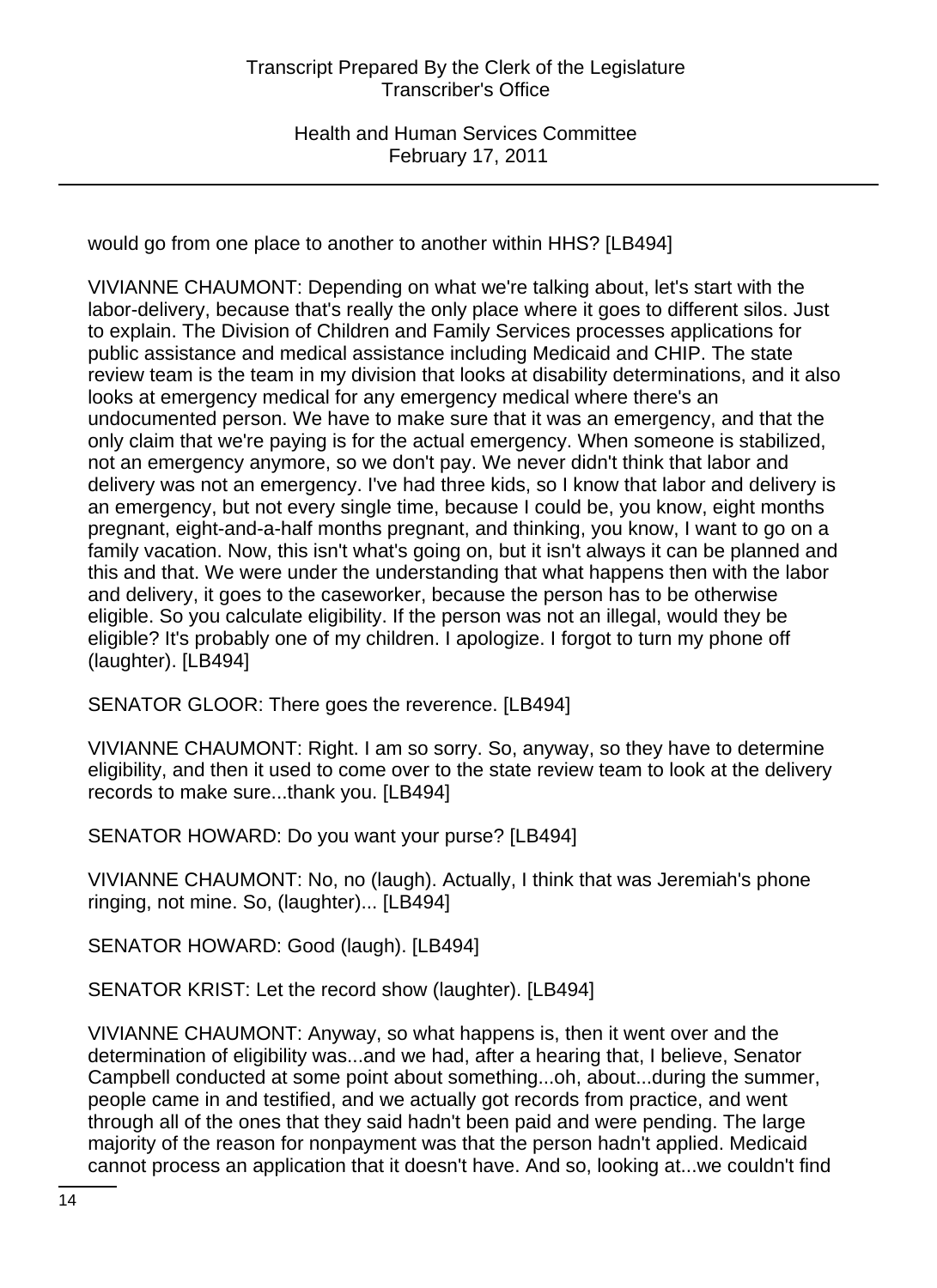Health and Human Services Committee February 17, 2011

them on...they didn't have...the time lapse between the eligibility worker, and what was happening at the state review team looking at that, that really was going...it was going quickly. We didn't show any...within the week, they were being approved for payment. But after...I'll confess a letter from Senator Nordquist saying, is there any other way to do it? We learned that, in fact, it wasn't required by federal law that we do it in that particular way for labor and delivery, so we changed it as soon as we made that determination. And I think the issue is still going to be getting people to apply and then processing that application, but I don't think it's necessarily the silo approach that you were taking...that you asked me about, sorry. [LB494]

SENATOR KRIST: So, labor and delivery emergency care, that's not an issue, because of the way you've changed the process? [LB494]

VIVIANNE CHAUMONT: There's still an issue of processing that application for the financial eligibility part in a timely fashion, and we can follow up with that. [LB494]

SENATOR KRIST: And then when...if I could, just one more? [LB494]

SENATOR GLOOR: Certainly. [LB494]

SENATOR KRIST: When does a person get into the computer? When can we start tracking the eligibility? I mean, the important thing, I think, in my experience with the federal side was, I'd go in and talk to somebody and fill out all the paperwork, and we couldn't track it, because it was always on that desk or that person or that place. What seemed to fix a lot of things on the federal level was, as soon as you walked in the door, you were entered in the computer, and the data trail started, and then compliance checks were...how long did it take us once we saw you to get to where you were? Is that part of the problem? Is that part of the fix? [LB494]

VIVIANNE CHAUMONT: That might be an issue. I'm not familiar with that, and I'm not familiar with the nitty-gritty of when children and family...staff put you into the computer. But the 45 days for Medicaid starts to run from the day you sign the application and deliver it to the department. [LB494]

SENATOR KRIST: Obviously, I have no power to task you, but I'd love to find out from your folks if it's possible to put the person in the computer as soon as possible, so that the tracking process can start, because then I think the providers of the care are going to be able to communicate much better with the people who are making the process and putting it in the system. [LB494]

VIVIANNE CHAUMONT: I will look into that, be happy to look into that, um-hum. [LB494]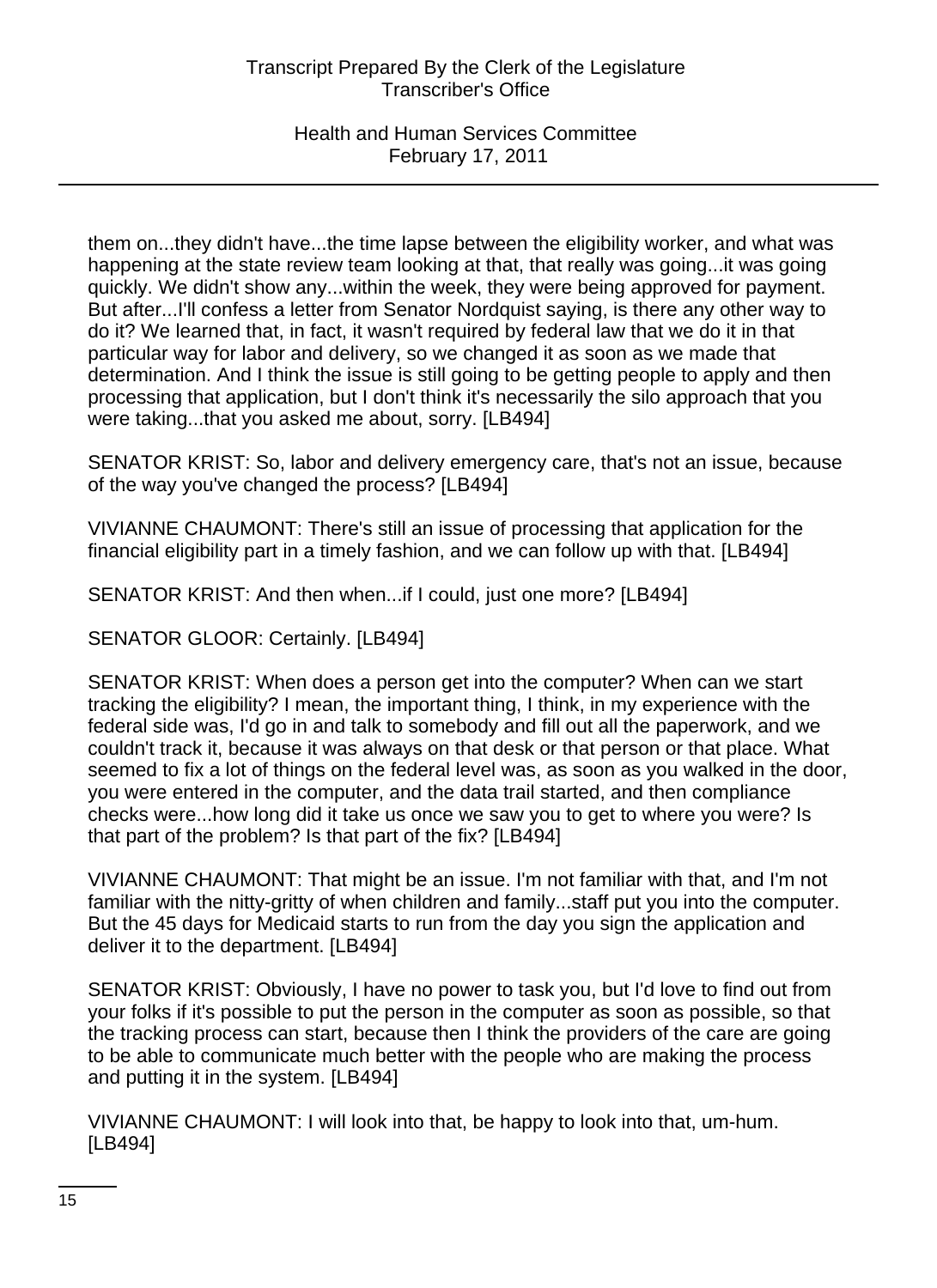SENATOR KRIST: Thank you, ma'am. [LB494]

SENATOR GLOOR: Yes, Senator Howard. [LB494]

SENATOR HOWARD: Give me a smile and...(laugh). Thank you. We had long hearings yesterday, so moving along. (Laughter) I just wanted to say, I appreciate you coming up. I think we...I have learned that you have a lot of knowledge in this area, so it's always good when we can ask somebody that's on top of things. But I really agree with Senator Krist that if things get in the computer, then at least you know where they're at, and there won't be 26 missing applications where, for some reason, they didn't get to the right place, you'd know, a lot sooner. You could resurrect it or redo it or whatever you had to do, so I appreciate your willingness to see what can be done on that front. [LB494]

VIVIANNE CHAUMONT: I'll look at that. [LB494]

SENATOR GLOOR: Senator Campbell. [LB494]

SENATOR CAMPBELL: Director, if I'm hearing you right, the application goes to the children and families, that whole segment, and they determine? No, they just take the application, and then they forward it to the state review team? [LB494]

VIVIANNE CHAUMONT: No. It...even under the old process, they determine whether the person was otherwise eligible. So, the determination they need to make is, you know, income, residence, all those things. But for the fact that they're illegal are they eligible... [LB494]

SENATOR CAMPBELL: Got it. [LB494]

VIVIANNE CHAUMONT: ...are they eligible. Is that the only reason they're not eligible, so they make that determination, because if there's other reasons, if the reason is that, you know, they make \$10,000 a year...a month...that's not going to happen. But, you know, then there's no need for the state review team to take it further, so they determine whether the person...and then they used to send it over to the SRT. And the process of that, really, was just to make sure that we were only paying for the emergency services as opposed to paying for, you know, other things that get thrown in there. So...but we are going to...we deleted that, and we will just kind of audit to make sure that we're only paying for the things that we're doing, so that we speed up the process up-front. [LB494]

SENATOR CAMPBELL: So the application comes in the door,... [LB494]

VIVIANNE CHAUMONT: Um-hum. [LB494]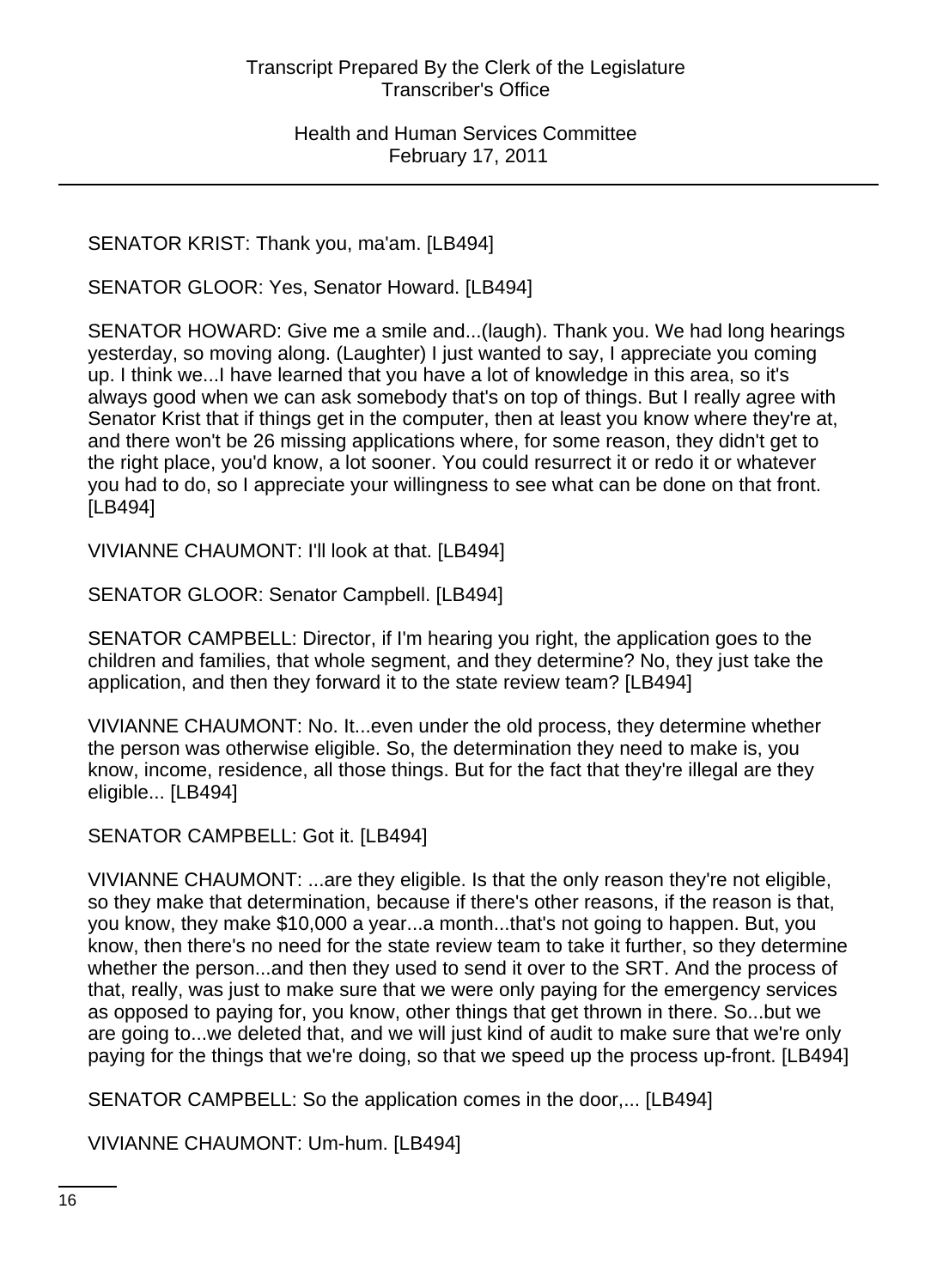SENATOR CAMPBELL: ...and they go through the process of all their checks. [LB494]

VIVIANNE CHAUMONT: Um-hum. [LB494]

SENATOR CAMPBELL: If at the end, the checks all pan out, then they enter the person in the computer? [LB494]

VIVIANNE CHAUMONT: No. I mean, my understanding is, that that...I don't know about entry into the computer. That's the part I don't understand about, but the Medicaid application is, when you deliver it to the...and now it's Nebraska (inaudible) ACCESSNebraska, probably when you push the button that says you've applied, that's when the application process starts. It isn't...so it doesn't, you know, it shouldn't be sitting on somebody's desk for 30 days, then being entered into the computer, and you just lost 30 days. Now, I just have to also tell you that the eligibility process for the elderly which are the large majority of people, that are in nursing homes is very, very complicated, and it has a lot to do with property transactions and all kinds of things that take a lot more time and knowledge to do those applications. And we do consult with caseworkers on when people have trusts; when they have, you know, life estates. There's all kinds of issues, and those do tend to take longer. And there is a 90-day if the person was otherwise eligible, but it obviously wouldn't apply in an undocumented case, because they weren't otherwise eligible. The emergency is what makes them eligible. [LB494]

SENATOR CAMPBELL: Director, so at this point, though, I mean, the person who's reviewing this, this is a...I mean, it's a personal review. I mean, they need to go through and check. It's not something that's just...you get the application and you look at it. It would take some time to look at it, would it not? [LB494]

VIVIANNE CHAUMONT: Well, and the supporting documentation, you know, wage information, any other...and if it's disability, that takes longer. But... [LB494]

SENATOR CAMPBELL: Right. But it is that thick document that we all got...you weren't here that day, I think, but we all got a copy of what it is to apply for food stamps and any other. [LB494]

VIVIANNE CHAUMONT: Do you mean application? [LB494]

SENATOR CAMPBELL: Uh-huh, and we couldn't leave until we filled it out. And we're still here (laughter). [LB494]

SENATOR HOWARD: It's like 30 pages. [LB494]

SENATOR WALLMAN: And we didn't get our food stamps. [LB494]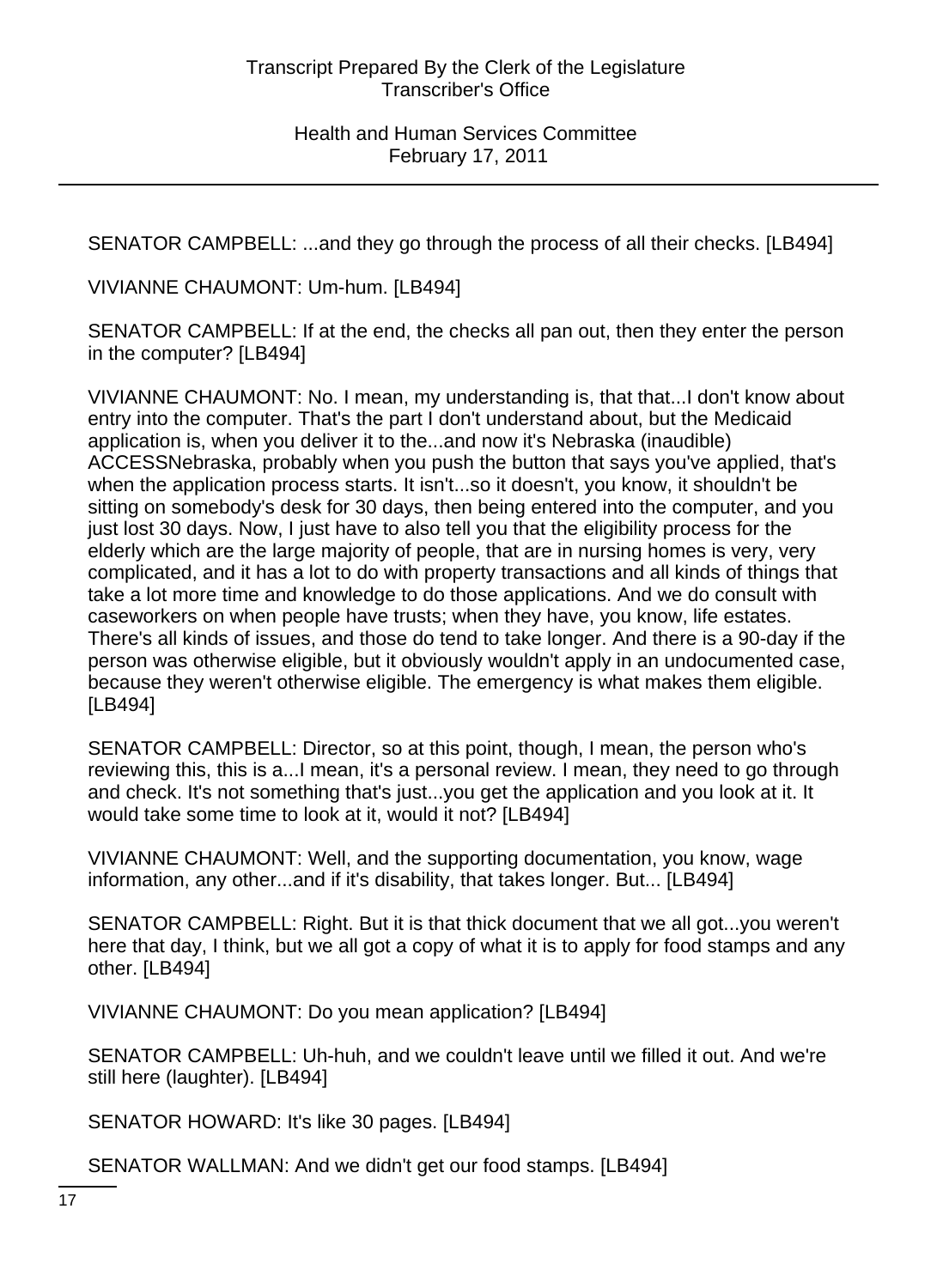SENATOR CAMPBELL: I'm kidding, I'm kidding. [LB494]

VIVIANNE CHAUMONT: And you haven't eaten since (laugh). [LB494]

SENATOR CAMPBELL: But in other words, that person is reviewing all the data that is in that application. [LB494]

VIVIANNE CHAUMONT: Right. [LB494]

SENATOR CAMPBELL: Okay. [LB494]

SENATOR GLOOR: Other questions? Thank you for your testimony. [LB494]

VIVIANNE CHAUMONT: Thank you. [LB494]

SENATOR GLOOR: Anyone else who would like to speak in a neutral capacity? Senator Nordquist. [LB494]

SENATOR NORDQUIST: Thank you, again, members, for the hearing today. I want to thank Director Chaumont for being here and for answering questions. I know a lot of these issues fall under the Division of Children and Families, but the concern I still have is whether...you know, I also want to thank her division for making the change on the review team under Medicaid. I think that will be helpful for the emergency births. But we still have the pending issue of the time that it's taking for...to determine eligibility for Kids Connection and other Medicaid eligibility and the data we gave you that the Legislative Research Office got from DHHS. That shows a pretty significant increase over the last year and a half or so on a monthly basis of the number of cases that are outside 45 days. I think that's very important, so...very important for us to keep our eye on. So I would encourage you to move forward with the bill. I think it's important to codify in state law, express our intent as a Legislature that we do everything we can to comply with federal regulations, and I'd be happy to take any additional questions. [LB494]

SENATOR GLOOR: Questions? Senator Campbell. [LB494]

SENATOR CAMPBELL: Senator Nordquist, just one thing, and I know you sit on Appropriations, but when we reviewed the budgets this summer with HHS and the different divisions, I know that there are operational cuts, if my colleagues will remember, in that division, and so if you haven't had that hearing yet, you may want to check with Jerry directly when he comes, because it may be that we're going to see a cut in staff in that very area. [LB494]

SENATOR NORDQUIST: Sure, and that...I think that hearing is mid-March, the 14th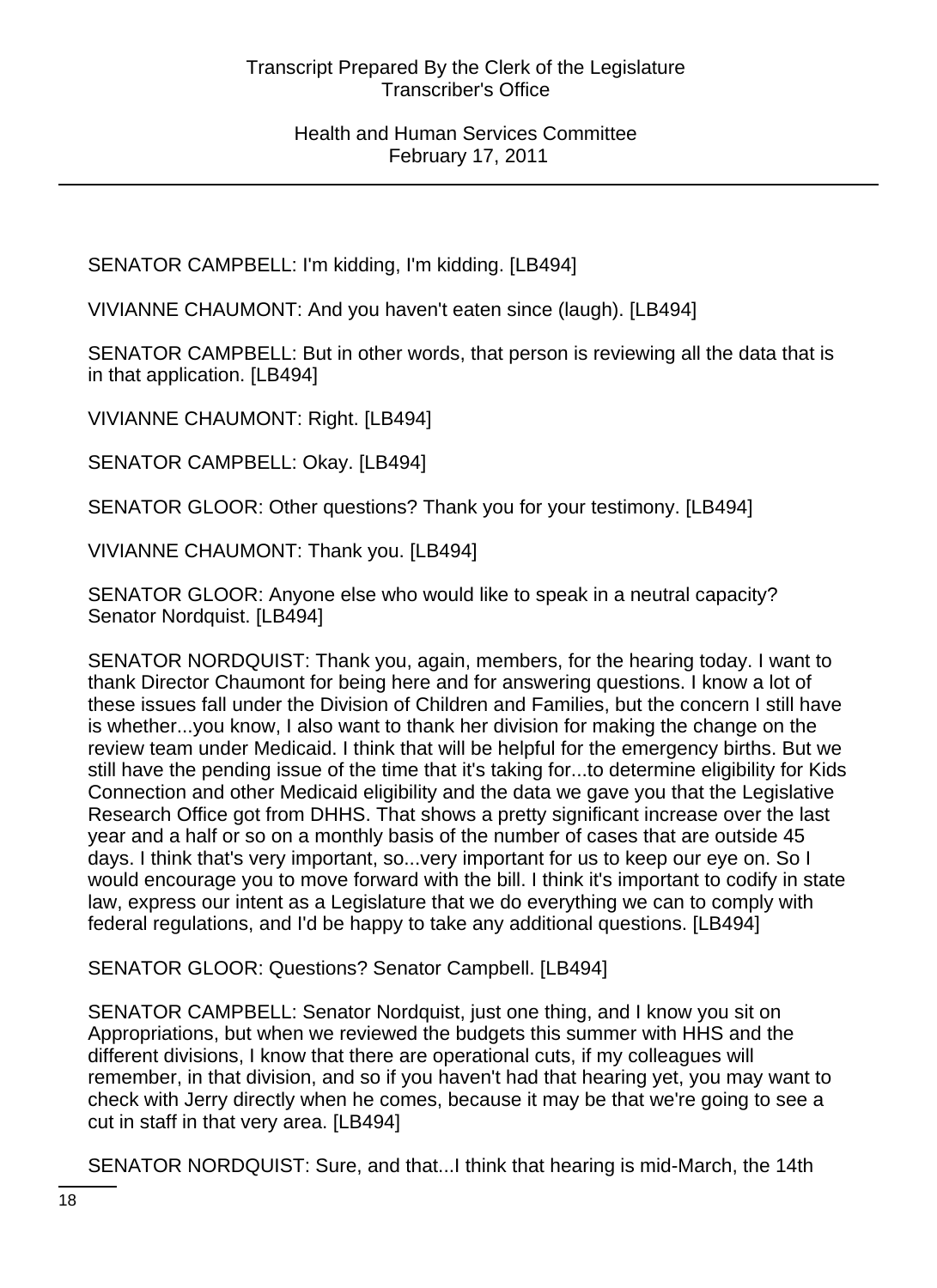and 15th that the Department of Health and Human Services will be in before Appropriations. But certainly, as this issue has come forward, I think that's raised a red flag for me, I know, related to those cuts and certainly we'll ask a number of questions at the committee hearing on that. [LB494]

SENATOR CAMPBELL: That would be great. [LB494]

SENATOR GLOOR: Yes. [LB494]

SENATOR HOWARD: Thank you. Of course, with everything being on the computer now, it's not like when I was doing it X number of years ago, it was all manual labor. So the computer really ought to be a useful tool for getting things moved out a lot sooner. [LB494]

SENATOR NORDQUIST: Yeah, yeah. [LB494]

SENATOR GLOOR: Other questions? Thank you, Senator Nordquist. [LB494]

SENATOR NORDQUIST: Thank you. [LB494]

SENATOR GLOOR: And with that, we'll close the hearing on LB494, and I will turn the meeting back over to Senator Campbell. (See also Exhibits 6-9.) [LB494]

SENATOR CAMPBELL: Thank you, Senator Gloor. We will open the hearing on LB696 which is also Senator Nordquist's bill to change provisions relating to children's medical assistance. Welcome, again.

SENATOR NORDQUIST: (Exhibits 10, 11) Thank you, again. Chair Campbell, members of the HHS Committee, I am Jeremy Nordquist, N-o-r-d-q-u-i-s-t, and I represent District 7 in downtown and south Omaha. LB696 will simplify and streamline the administration of the Children's Medical Assistance Act, Kids Connection. At a time where our state is reducing caseworkers and FTEs in DHHS, and transitioning to a Web-based enrollment, it only makes sense to streamline the administration of the program, so that we can reduce the workload of the department and also promote access to healthcare for children in our state. There are a variety of options made available by the federal Children's Health Insurance Program Reauthorization Act or CHIPRA, which allowed states to simplify enrollment and redetermination of eligibility for Medicaid and SCHIP. This bill encourages the department to take advantage of these options. Specifically, the passage of this bill would make Nebraska potentially eligible for federal bonus payments made available by CHIPRA to enroll and cover children. CMS awarded over \$200 million in performance bonuses to 15 states in FY 2010, I believe,...oh, I have a handout here, actually, of those. Our neighboring states of California (sic), Iowa, and Kansas all receive significant performance bonuses...Kansas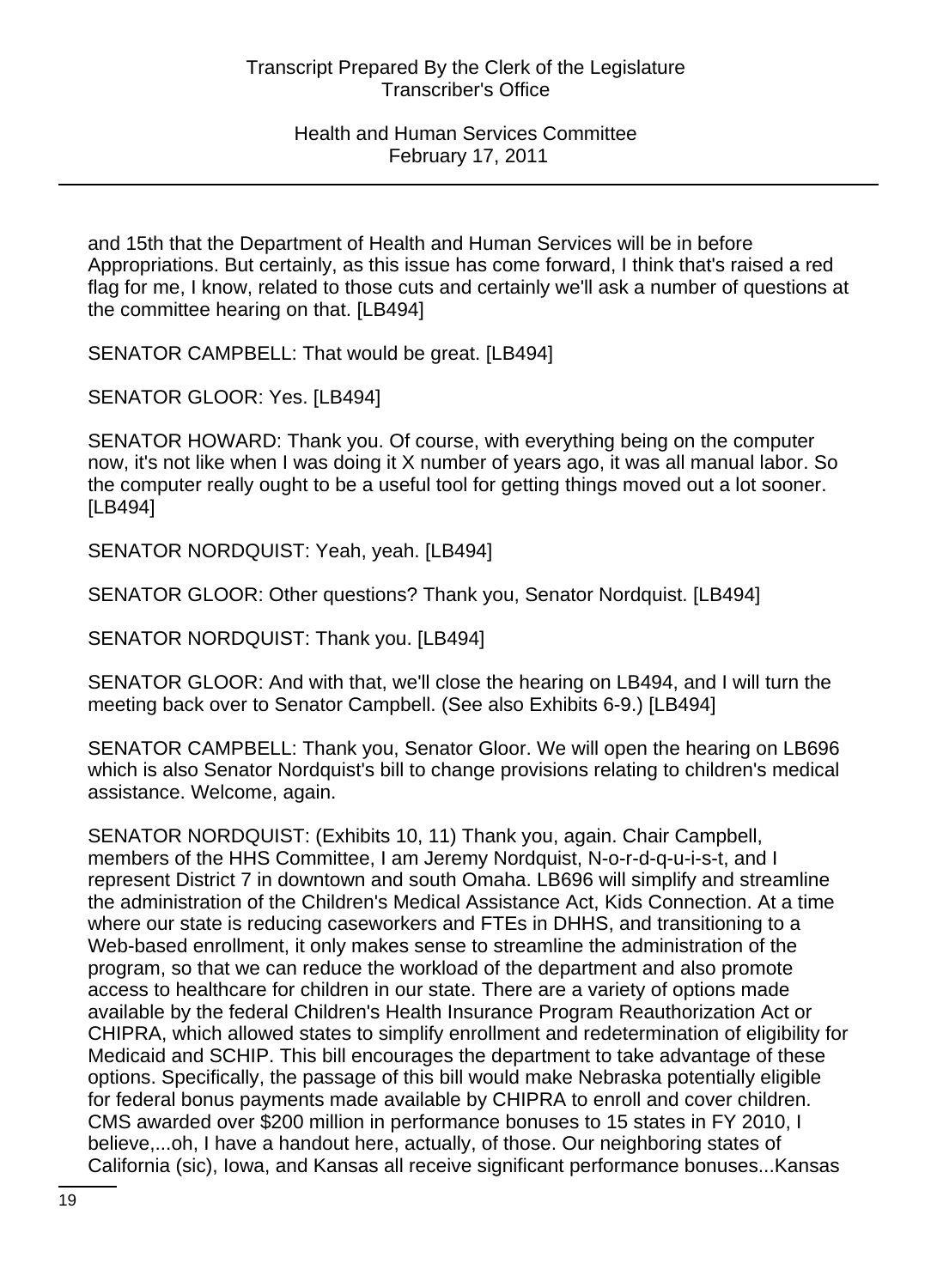Health and Human Services Committee February 17, 2011

at \$2.5 million, Iowa \$6.7 million, and Colorado at \$13.6 million in FY '10. To be eligible for these federal bonus payments, the state of Nebraska would have to have five of eight program features in place. I have provided an issue brief on those eight as well. Nebraska currently has three of those in place. We have no asset tests for children. We have no face-to-face interview for children's coverage, and we have a joint application for Medicaid and SCHIP. The bill, LB696, would add two additional provisions, so that Nebraska would meet the minimum five requirements. This bill requires the department to implement administrative or ex parte renewals, and it reinstates 12-month continuous eligibility for children. Administrative determinations and ex parte renewals essentially mean that the state verifies eligibility based on employment, income and tax information in the state system, and databases already available to them. For example, when the eligibility period is up, the state could provide a preprinted form to the family with the most current information the state has available to them. Accompanying the preprinted form would be a notice that the child's eligibility would be renewed unless the circumstances on the form have changed. The state may also require that a signed copy of this form be returned. It basically allows the state to utilize the various employment and tax databases that they already have access to, to verify income eligibility. The bill also would reinstate 12-month continuous eligibility for children's medical assistance which was removed in 2002. At the time the 12-month continuous eligibility was removed, the fiscal note on that bill stated, additional eligibility workers would be needed to review cases once the 6-month eligibility period is reached. It is estimated that 60 social service II workers are needed to review cases for changes in income or insurance coverage. The personal service costs and operating costs would be \$1.9 million in the first fiscal year and \$2.8 million in the next. By changing to 12-month continuous eligibility, we will be eliminating significant administrative burdens to the department while also guaranteeing continuity of coverage for low-income kids in our state. With the passage of LB603 in 2009, DHHS estimated that their fiscal note, and was appropriated funds to cover 5,400 children in the fiscal year 2010. That's 5,400. DHHS ended up at only 2,200 children or 41 percent of the enrolled estimate. They only spent 13 percent of the General Funds appropriated for that expansion of coverage in fiscal year '10, leaving \$1.9 million in General Funds appropriated for coverage of children unspent. Although the enrollment targets seem to be more on target in fiscal year '11, the amount of General Funds expended for coverage in fiscal year '11 is still nowhere near what has been appropriated. I have included enrollment and expenditure data on a separate handout for the committee. I think that was distributed. All of this to say, it was clearly the intent of the Legislature to expand health insurance coverage and healthcare availability for children with the passage of LB603, a component of the broader solution to the safe haven crisis. We have clearly fallen short of this intent with the actual implementation of the expansion. I might also add that the percent growth in Kids Connection between 2009 and 2010 during the worst of the economic downturn was less than 1 percent. I think this alone tells us that we, as a state, are not doing enough outreach or that we are making the enrollment process too difficult. This is not because there is a shortage of uninsured children in our state.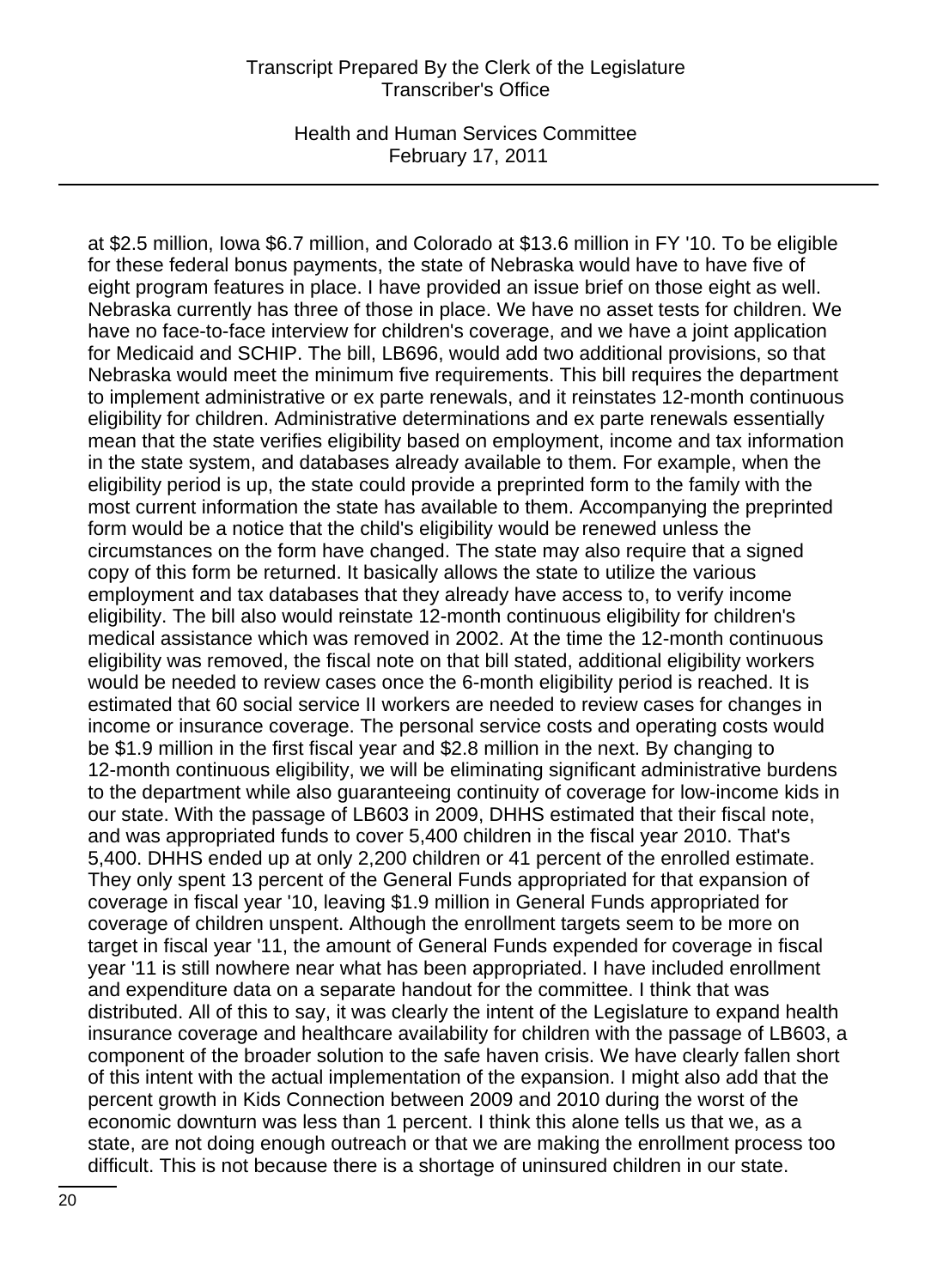According to the Kaiser Foundation, there were 40,000 uninsured children in our state in '08 and '09. Kaiser found that 31,000 of those uninsured children fell below 200 percent of poverty, our current threshold for Kids Connection. Thus, they are eligible for it. This bill would help keep more children covered to keep them on their coverage, make sure they have continuity of coverage, and would simplify the administration of the program, and I urge you to support this bill. Thank you. [LB696]

SENATOR CAMPBELL: Questions from the senators? Senator Howard. [LB696]

SENATOR HOWARD: I noticed that...I like your bills so much, I keep signing onto them (laughter), but I really support this. And, you know, I remember when this came up before, and we have the six months eligibility, and the argument was that they can phone in and renew it. But people that are working minimum wage jobs, it's not that easy. They're not given time at their Oriental Trading job, for example, to just step aside and make a phone call and answer, I don't know how many questions you'd have to answer at that time. But that's not really reality for those people. And by going to 12 months review period, it looks like that would certainly benefit them and also us. So, thank you. [LB696]

SENATOR NORDQUIST: Yeah, and it would also...potentially, we would be potentially eligible for the new federal bonus payments, too, so. [LB696]

SENATOR HOWARD: That's exactly what I'm thinking. That's a good thing. [LB696]

SENATOR NORDQUIST: The potential is for that. Yeah. [LB696]

SENATOR CAMPBELL: Any other questions from the senators? Will you be staying to close, Senator Nordquist? [LB696]

SENATOR NORDQUIST: Yeah, yeah. Thank you. [LB696]

SENATOR CAMPBELL: First proponent. [LB696]

JENNIFER CARTER: (Exhibit 12) Good afternoon, Chairman Campbell and members of the committee. My name is Jennifer Carter, C-a-r-t-e-r. I'm the director of Public Policy and the Health Care Access Program at Nebraska Appleseed. We'd like to thank Senator Nordquist for bringing this bill. We've worked on children's healthcare coverage for many years, and it's been really...this Legislature and committee, I think, has been really dedicated to children's health in the last several years in an impressive way. And I think LB696 really builds on that effort and continues to improve the Kids Connection program by restoring 12 months continuous eligibility and moving to administrative or ex parte renewals. And as Senator Nordquist covered, I thought very well, it could make us eligible for bonus payments under the Children's Health Insurance Reauthorization Act,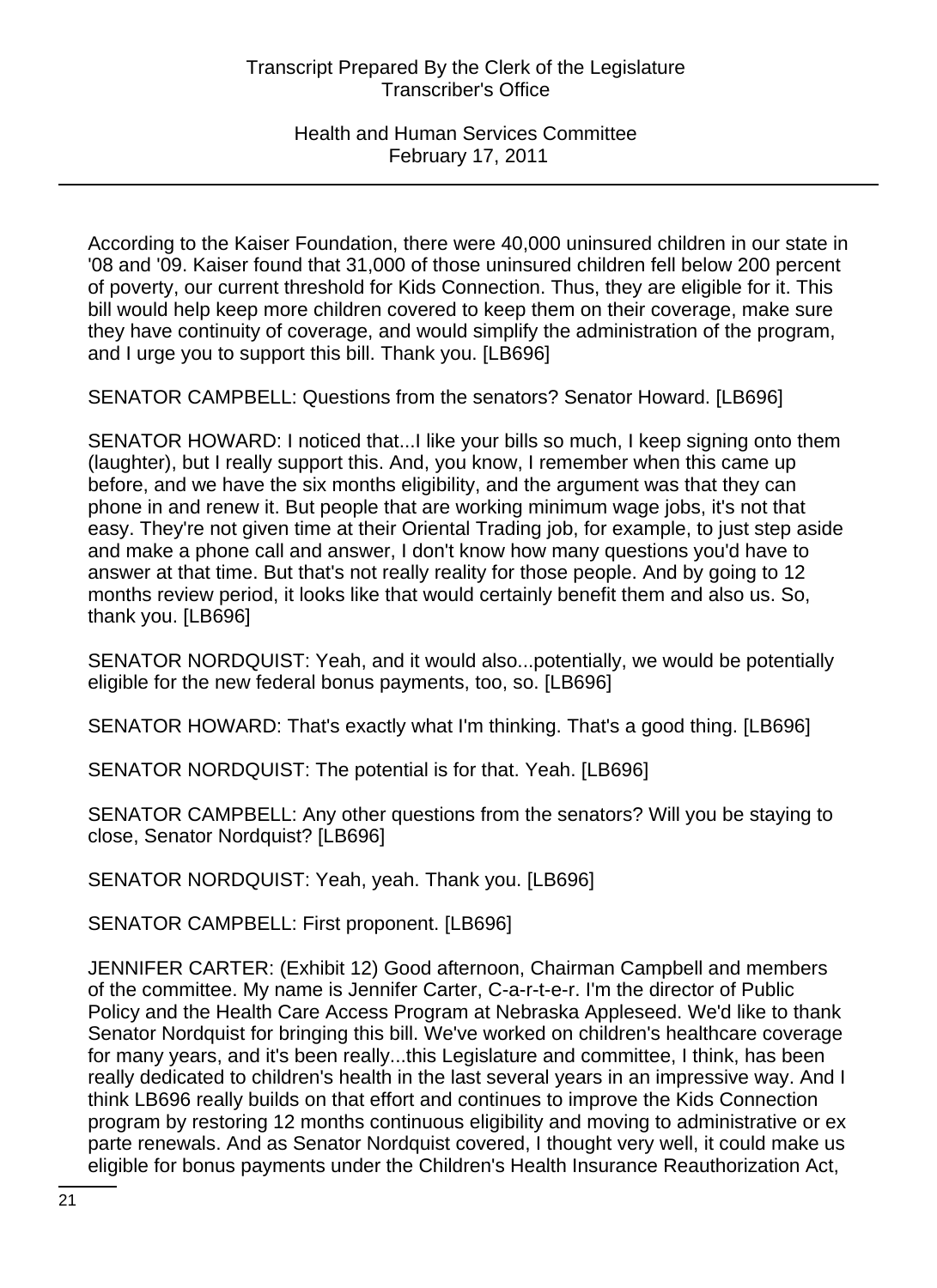Health and Human Services Committee February 17, 2011

so I'm happy to answer more questions about that if anybody has questions. But I think he explained it quite well. One reason why we...as was mentioned, like continuous eligibility and think it's so important is it not only maintains healthcare coverage for kids, but the continuity of care, so that when a child can continue to work with the same doctor who understands their current conditions, and they're not ending up in the emergency room or at clinics, and kind of jumping around where people are not...we just wouldn't have that history and things. That's kind of where you get some inefficiencies in your healthcare system. I also think that Senator Howard made an excellent point that we find as well, that these families often don't have the opportunities to go to the HHS office or to find the time to recertify and do what's necessary. So you have this churning process where kids drop off for a couple of months, and then they might be able to come back on, and it's just not efficient both to their health or to the system, because that churning creates a real administrative burden on the caseworkers who are processing applications and then they're trying to recertify, and then they are processing an application again a few months later. And it just sort of is not a really efficient way to run the system. So...and I actually think that it's our understanding that HHS, to some extent, has already acknowledged that some kind of administrative simplicity would be helpful, because while we still have 6 months continuous eligibility, our understanding is that, actually, in practice they've moved to something that's closer to 12-month renewal, so that they're not strictly recertifying at 6 months. They're waiting for affirmative information from the family, because the families are obligated to self-report or if the databases that Senator Nordquist discussed flag something for them, that's when it's recertified, so it's allowed families to stay on a little bit longer. I think this also means that we've kind of moved to a place where 12 months continuous is not a huge leap. It's also the start of an administrative renewal process that Senator Nordquist described that we're sort of almost there, but not quite to meet the standards under CHIPRA. So it would be great if we could just make some modifications and get there, and I think there's not only been an effort in Nebraska, but a national effort to enroll more kids who are eligible, who are sitting out there today eligible for Kids Connection and not going to the doctor. There's been a challenge by the secretary of HHS, the Connecting Kids to Coverage Challenge that many states have taken up, and so I think we have an opportunity in Nebraska, given our population size, to really climb this mountain, and be a place where all kids have access to the coverage that they need. And I think that's an exciting possibility and LB696 really would get us further in that effort. So I'd be happy to answer any questions. [LB696]

SENATOR CAMPBELL: Questions? Senator Wallman. [LB696]

SENATOR WALLMAN: Thank you, Chairman Campbell. Yes, Jennifer, thanks for coming. Now, I look at this doctors and medical profession. Do we have trouble getting doctors on this program or are we fine there? [LB696]

JENNIFER CARTER: You know, I don't know how many...I don't have numbers on how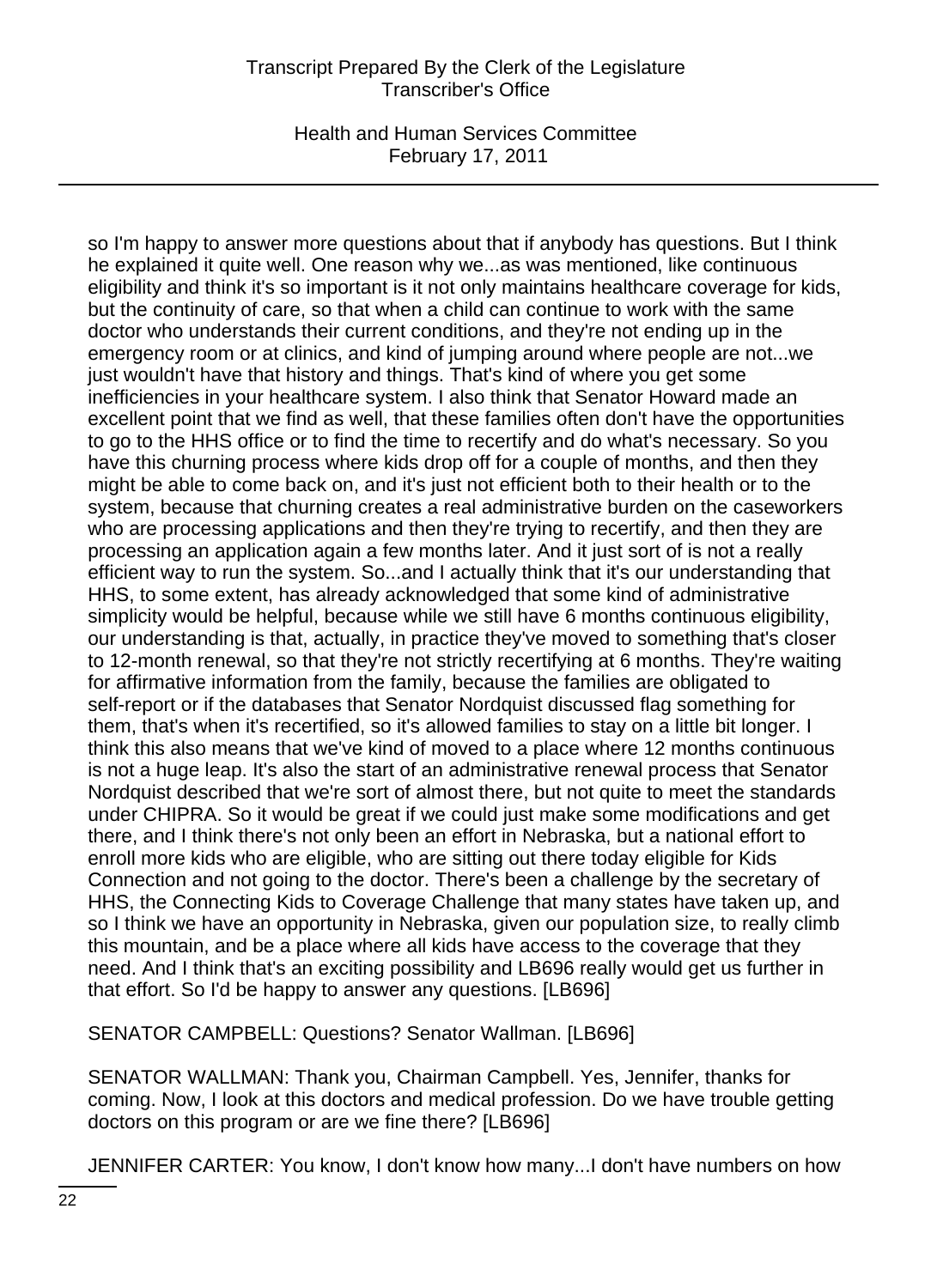Health and Human Services Committee February 17, 2011

many are covered. I do think that there are...certainly, I know in certain areas like dentists particularly, in outstate Nebraska, there are few who are super dedicated, but oftentimes it's hard to find that type of primary care for children. But we've not heard too many complaints about being able to get in to see on Kids Connection. But I still...I do think that I have heard from some pediatricians that they have an increasing...there are some administrative increasing problems with Medicaid that they are experiencing, sometimes even more than with private insurance. I do think that's a little bit of a concern, so any ways we can make this process more stable for those families, so that they can stay with that doctor and they're not, you know, not coming back and forth, and the doctor's patient caseload stays more stable, I think that would be helpful. [LB696]

SENATOR WALLMAN: Thank you. [LB696]

SENATOR CAMPBELL: Any other questions? Thank you, Ms. Carter. [LB696]

JENNIFER CARTER: Thank you. [LB696]

SENATOR CAMPBELL: Other proponents? Good afternoon. [LB696]

ANDREA SKOLKIN: (Exhibit 13) Repeat. Good afternoon, again. My name is Andrea Skolkin, S-k-o-l-k-i-n. I am the chief executive officer of OneWorld Community Health Centers, and one of six federally qualified health centers in Nebraska, and here my testimony for LB696, may be somewhat repetitive of what you've heard, but nonetheless, I'd like to proceed. In our health center, we provide care to over 21,000 individuals, 7,200 of them being children. I know that you all share in our mission in wanting to ensure that Nebraska's low-income children have the greatest opportunities for success. Nebraska's health centers are caring for tomorrow's leaders today, and I want to thank you all for your support of expansion of children's Medicaid to 200 percent of poverty. It is truly making a difference in the health and well-being of low-income children in Nebraska. The children that walk through our clinics today are our doctors, nurses, pharmacists of tomorrow that will be caring for us as we age. Beyond food, shelter, education, the single most impact in their life is healthcare. Assuring continuous eligibility for Medicaid enrollment makes economic sense for the health of children from obtaining immunizations, lead screening, and developmental assessment, health education, preventive medical care to dental and behavioral healthcare. Data has shown that families that have a source of reimbursement are more likely to visit their physicians for well child checks and, thus, more likely to stay healthy. Both continuous eligibility, limited reviews, streamlining the paper and the process makes sense for the health of our children, and will lessen the administrative burden of state and local staff, and has the potential of reducing costs in the system. As Medicaid enrollment has moved to ACCESSNebraska centers, we have used a lot of staff resources to enroll and keep kids enrolled in Kids Connection. Thank goodness, we are one of the fortunate recipients of a Centers for Medicaid and Medicare grant that allowed us to have an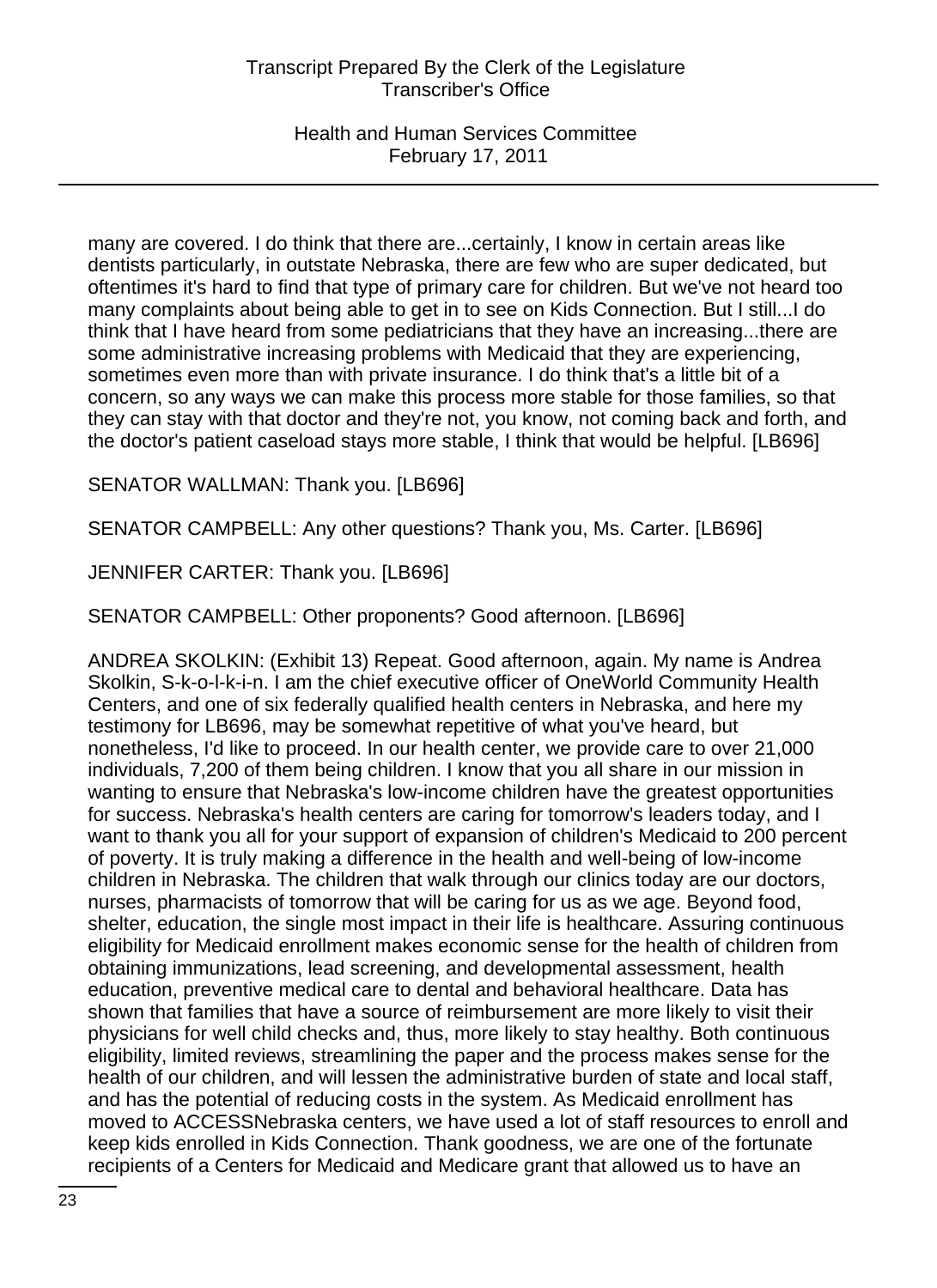Health and Human Services Committee February 17, 2011

outreach team to perform this function, and that grant is up for renewal. In the past year alone, we've been able to reach 4,000 children. Since moving to the ACCESS centers, renewals have become more difficult, cases of lost or missing verifications common, cases closed despite family goodfaith efforts, extreme difficulties in contacting state workers, and, again, lack of training on policy relating to children's Medicaid programs. We have encountered lack of language access, cultural sensitivity, difficulties with menu navigation at the call center and, again, letters in not the primary language of the applicant, and cases that are pending longer than 45 days with no explanation. Early last fall, we had 150 clients that were pending an average of 140 to 160 days in cases that were automatically denied. If we can redirect these resources both we, as providers, the state as our state budget and keep children enrolled in Medicaid, there is sure to be a cost savings that would offset the Medicaid costs to keep kids healthy. On behalf of Nebraska's six community health centers, we are grateful to Senator Nordquist for authoring this bill and urge your support of the bill. Thank you for listening to me today, and I will be happy to answer questions. [LB696]

SENATOR CAMPBELL: Questions for Ms. Skolkin? No questions. Thank you very much. [LB696]

ANDREA SKOLKIN: Thank you. [LB696]

SENATOR CAMPBELL: Next proponent? [LB696]

KRISTINE McVEA: (Exhibit 14) Good afternoon, Senator Campbell and members of the Health and Human Services Committee. My name is Dr. Kristine McVea, K-r-i-s-t-i-n-e M-c-V-e-a. I'm a pediatrician. I'm a board member of the March of Dimes Nebraska Chapter. As you may know, the March of Dimes is a voluntary health organization dedicated to improving the health of women of childbearing age, infants, and children by preventing birth defects, preterm birth and infant mortality. Access to health coverage is critical to achieving these goals and for this reason is a foundationwide priority. We strongly believe that access to healthcare benefits individuals and the state as a whole. Continuous eligibility guarantees a full 12 months of coverage for children regardless of changes in their families' income or status. By implementing this program element, a state ensures that for 365 days a year, children get and keep the coverage for which they are already eligible. The result is healthier children and decreased state resources on unnecessary paperwork. Continuous eligibility works similar to employer-based coverage. A family would enroll their child once a year, eliminating the need for repeatedly completing renewal forms. Three benefits result when 12-month continuous coverage is instituted. Children stay enrolled and do not lose coverage unnecessarily; children receive better continuity of care which can decrease health costs; and states save staff resources and administrative costs. Studies have shown that state renewal requirements generate large disenrollments, yet these children who have lost coverage reenroll within a few months. This churning or recycling of individuals in and out of the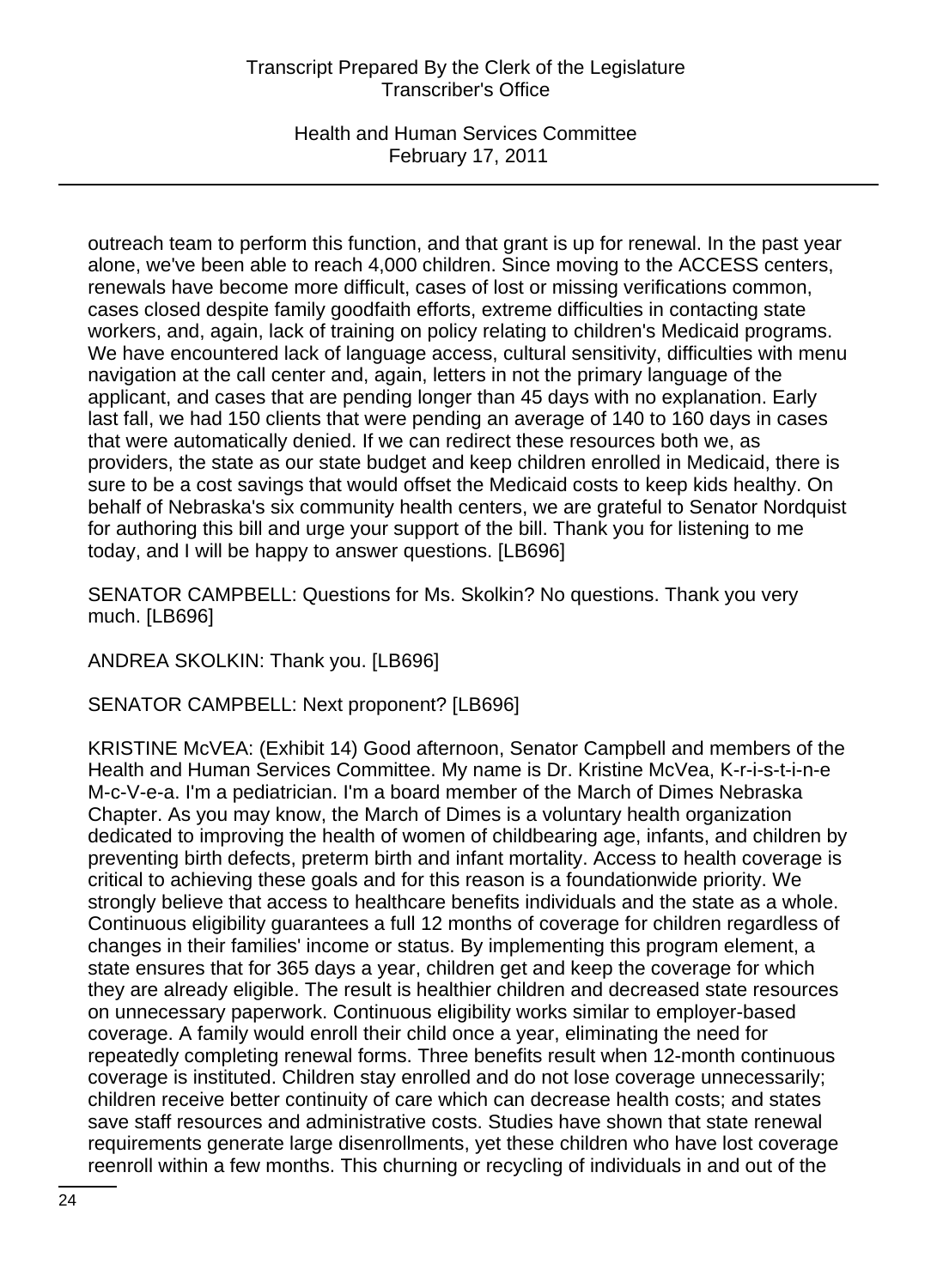Health and Human Services Committee February 17, 2011

program suggests that children were dropped even when they remained eligible or soon become eligible due to fluctuations in the family income. Health outcomes can be improved with ongoing health insurance coverage since it helps to ensure appropriate preventive, primary, and condition-based care. With continuous care, acute episodes can be prevented or treated earlier, and the management of chronic conditions is improved, decreasing health costs. When gaps in coverage are eliminated, the number of disenrollments and reenrollments the state processes is reduced. This results in the reduction of administrative costs which are associated with unnecessary reprocessing of applications. Along with reinstating continuous eligibility, LB696 also requires the implementation of administrative determinations or ex parte reviews. You've already heard that passage of LB696 then makes Nebraska eligible for performance bonus payments under CHIPRA, a benefit our neighboring states of Iowa and Kansas have received. The March of Dimes is a strong supporter of streamlining the administration of children's medical assistance, benefiting the health of our children and offsetting the state's cost. In closing, thank you for your service and dedication to our great state, and I would be happy to answer any questions. [LB696]

SENATOR CAMPBELL: Any questions for Dr. McVea? Thank you, Dr. McVea. Good to see you. [LB696]

KRISTINE McVEA: Thank you. [LB696]

SENATOR CAMPBELL: Next proponent. [LB696]

JIM CUNNINGHAM: Senator Campbell and members of the committee, my name is Jim Cunningham, C-u-n-n-i-n-g-h-a-m, representing the Nebraska Catholic Bishops Conference and testifying in support of LB696. The reasons for this bill and certainly which justify its advancement by your committee have been very well articulated. Our reasons for supporting it basically are two. First of all, because it would enhance access to healthcare for eligible low-income children and, secondly, because it would reinstate the 12-month continuous eligibility for medical assistance. My best recollection is that we were opposed to the elimination of the continuous eligibility back in 2002, so we certainly support reinstatement of that. Thank you. [LB696]

SENATOR CAMPBELL: Are there any other questions or comments? Thank you, Mr. Cunningham. [LB696]

JIM CUNNINGHAM: Thank you. [LB696]

SENATOR CAMPBELL: Any other proponents? [LB696]

AUBREY MANCUSO: (Exhibit 15) Good afternoon. My name is Aubrey Mancuso, A-u-b-r-e-y M-a-n-c-u-s-o, and I'm the Economic and Policy and Research Coordinator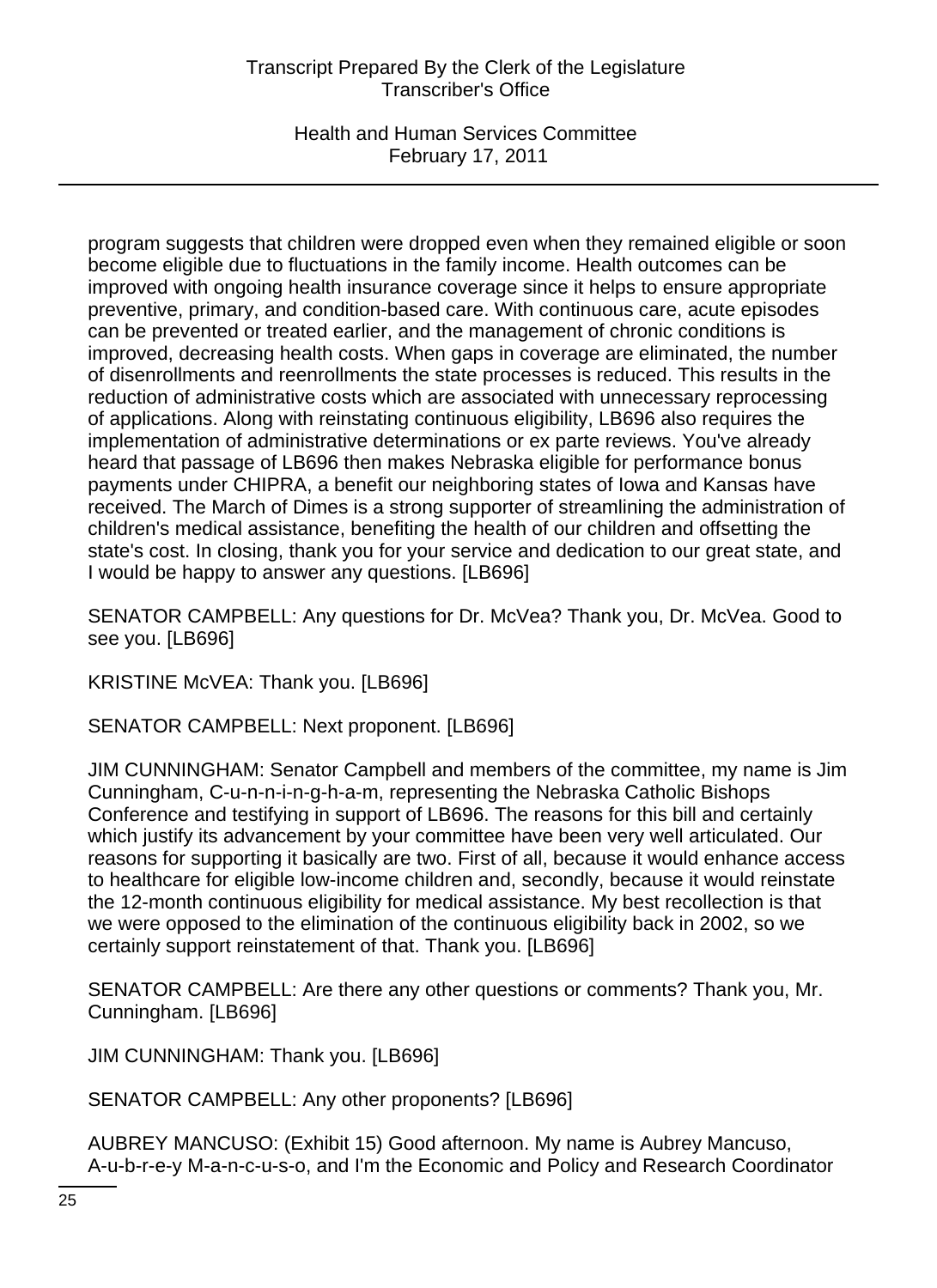for Voices for Children in Nebraska. A lot of what is in my testimony has already been said today, but I'll just reiterate that we feel that the state took a step backwards in ensuring low-income children have ongoing access to healthcare in 2002. And this is important that they get access to immunizations, developmental screenings, and preventative services, and, ultimately, have the ability to establish a health home. So we urge the committee to advance this bill, and I'll take any questions. [LB696]

SENATOR CAMPBELL: Any questions? Thank you very much. [LB696]

AUBREY MANCUSO: Thank you. [LB696]

SENATOR CAMPBELL: Other proponents? Anyone testifying as an opposition to LB696? Good afternoon, again. [LB696]

VIVIANNE CHAUMONT: (Exhibit 16) Good afternoon again, Senator Campbell and members of the Health and Human Services Committee. My name is Vivianne Chaumont, V-i-v-i-a-n-n-e C-h-a-u-m-o-n-t, and I'm the Director of the Division of Medicaid and Long-Term Care for the Nebraska Department of Health and Human Services. I'm here to testify in opposition to LB696. LB696 would result in a Medicaid and CHIP expansion. Nebraska currently provides for guaranteed eligibility for children for six months. This means that when a child applies and is found eligible for Medicaid or CHIP, that child is guaranteed eligibility for six months whether or not the family's circumstances have changed. This bill would increase that guaranteed eligibility for children from six months to twelve months. The department estimated that guaranteeing eligibility for an additional six months would result in each child being eligible for at least one additional month. This could be a conservative estimate since the data show that the average length of coverage per year is ten months per child under current law. Increasing the period of guaranteed eligibility from six months to twelve months is estimated to cost \$18.6 million in total funds, and \$7.4 million of that is in General Funds for fiscal year '12. CHIP expenditures are estimated to increase by \$2.4 million total funds which is \$713,000 General Funds for fiscal year '12. The first full year of expansion would be fiscal year '13. For Medicaid, LB696 will result in \$39 million total funds of which \$15.6 million are General Fund and for CHIP, \$5 million total funds which \$1.5 million is General Funds in additional spending. LB696 also requires the department to implement a process of administrative redeterminations or ex parte reviews for redetermination of eligibility for children in Medicaid and CHIP. In the administrative redetermination process, the department would provide a preprinted form populated with available eligibility information to the child's parent along with a notice that eligibility will be renewed based on such information unless the parent provides other information affecting eligibility. The department would verify that information through electronic and other means. In the ex parte redetermination process, the department would make a redetermination to the maximum extent possible, based on information contained in the individual's file or other available information before seeking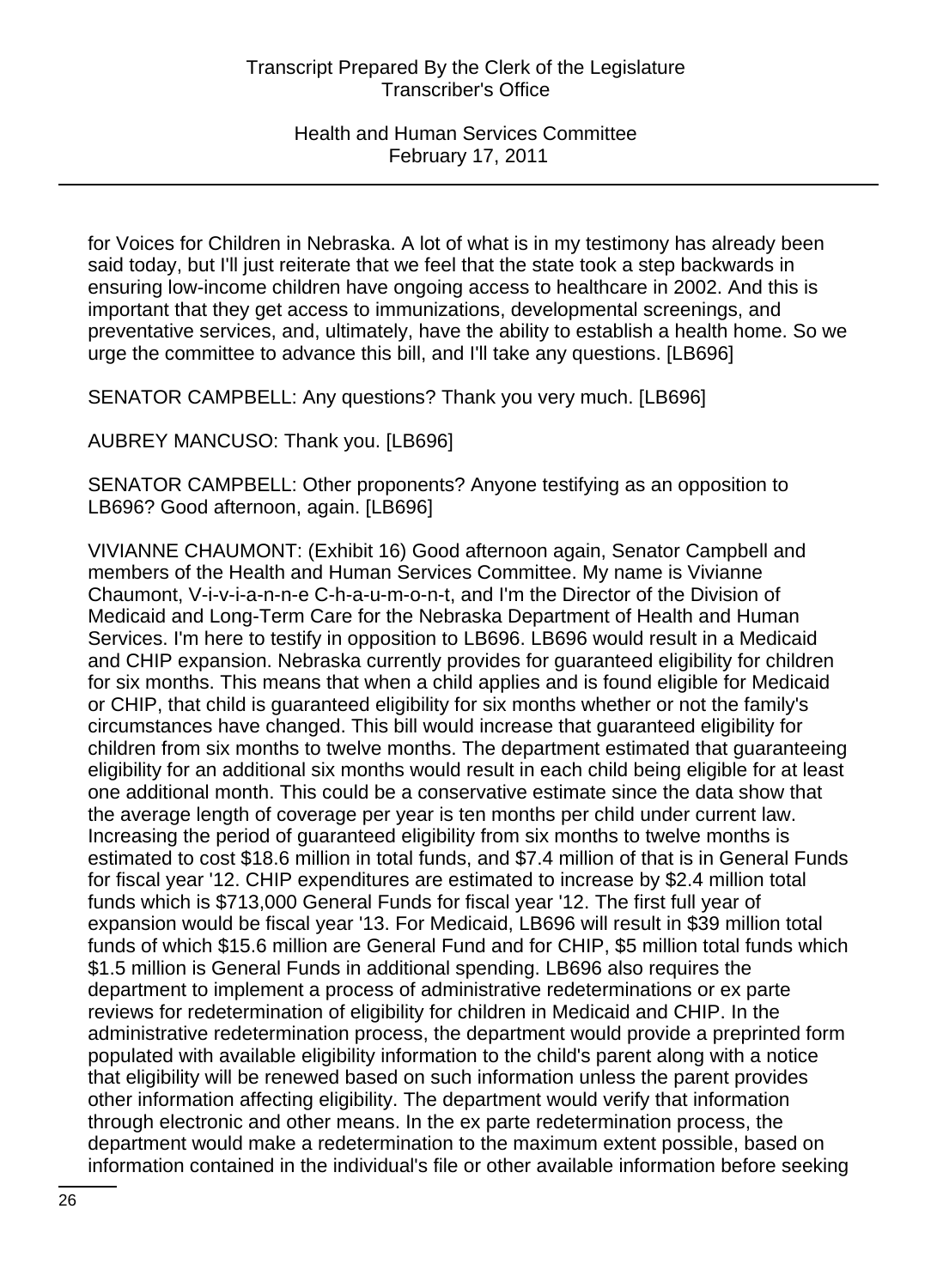Health and Human Services Committee February 17, 2011

any information from the child's parent. Both of these options rely on verification of information electronically. The type of data necessary to conduct these reviews includes data related to income from employment, self-employment, or other income. The current eligibility system does not allow access to real time data that would be necessary to implement a process of administrative determination or ex parte reviews. In order to capture this real time financial data, there would need to be a considerable upgrade to the system to allow the department to connect with other agencies or financial institutions. The Children's Health Insurance Program Reauthorization Act of 2009 known as CHIPRA provides for performance bonus payments for federal fiscal years 2009 through 2013 if a state meets five of eight criteria set out in the federal statute and increases enrollment above baseline levels. According to the Centers for Medicare and Medicaid Services, Nebraska meets three of the eight criteria. The soonest Nebraska could possibly be eligible is April 2012. Nebraska could also be eligible in April 2013. While it's unclear how much the federal bonus payments would be, the annual costs of implementing the proposed expansions to the Medicaid and CHIP programs far outweigh the potential of securing potential bonus payments. The programs mandated by LB696 would constitute a clear expansion of the Medicaid and CHIP programs. The Department of Health and Human Services therefore opposes LB696. I would be happy to answer your questions. [LB696]

SENATOR CAMPBELL: Questions for the director? Director, I have to say, and I notice that Senator Avery is here for the next bill, and perhaps his memory is better than mine, but I remember when Senator Avery's bill came up as a part of the package of the LB603 process two years ago. And I remember going, and I know the question was not directed to your division. I think it might have been directed through Ms. Dozell (phonetic) from Public Policy, but I remember a number of applicants coming to us and saying, we have questions about, you know, the six months and could we go to two years? And I think that, at one point, we had it as a part of Senator Avery's bill. He's listening intently, I can tell. But as I recall, the response back was, that while we didn't have it in law that we did the six months for all intents and purposes, we didn't go back at six months and check, but we went back every 12 months and checked. Would that have been...I mean, do we go...actually go back every six months and check now, or do we just kind of let that go until it is at 12 month? [LB696]

VIVIANNE CHAUMONT: No. I think that we do not have 12 months guaranteed eligibility, and every month the family is supposed to provide us with information as to whether or not their financial circumstances or any other circumstance changed. Under this bill, they would not have to provide us that for 12 months for that additional six months. [LB696]

SENATOR CAMPBELL: So, in other words, we were probably still assuming that every family was turning that in at that point. But I do remember at some point, that was discussed. I'm seeing a few heads nod, and I'm not expecting you... [LB696]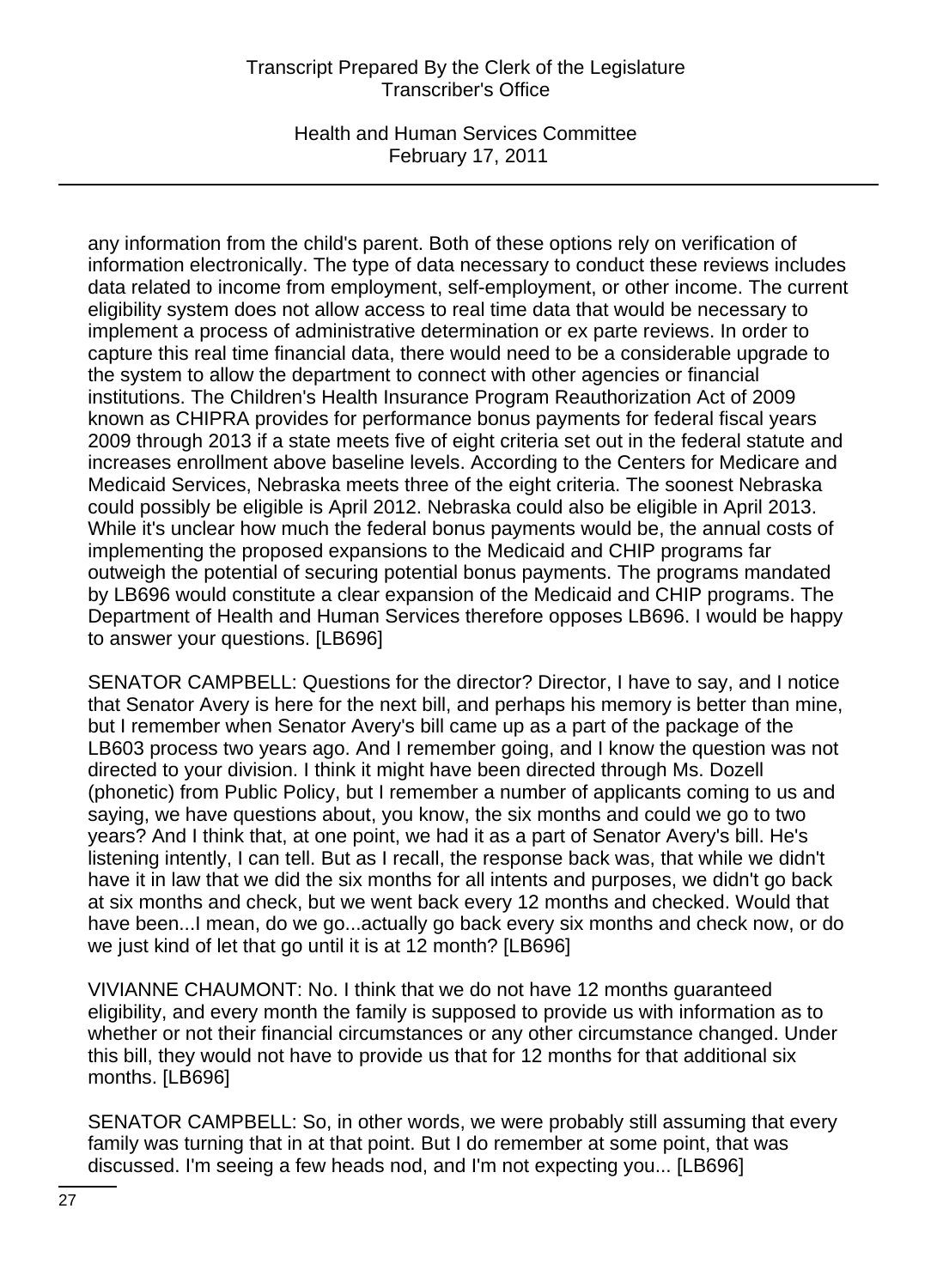VIVIANNE CHAUMONT: Well, um-hum. Yeah, it was. It was part of Senator Avery's bill, if I recall, and he took that out, if I recall because of the fiscal note, if I recall. [LB696]

SENATOR CAMPBELL: And I think it's because of the practical nature of...that the department made out. We view it every six months, but they expect the family, from what you're saying, to provide that information, so that if at eight months, the lottery comes in, it was your example if somebody makes \$10,000 a month that then they notify the department, and they're going off between that six-month interval. [LB696]

VIVIANNE CHAUMONT: Well, and I think there are some electronic alerts as well that if the family doesn't submit information, that those electronic alerts go off as well. [LB696]

SENATOR CAMPBELL: Okay, okay. Well, I'm probably guilty of spreading a very bad rumor then. No comment from the director's (inaudible) (laughter). But I do remember there was great discussion out in the Rotunda, and there was a lot of information going around. Okay. Any other questions or comments? Thank you. [LB696]

VIVIANNE CHAUMONT: Thank you. [LB696]

SENATOR CAMPBELL: Anyone who wishes to testify in opposition or who wishes to provide neutral testimony? Senator Nordquist, would you like to close on your bill? [LB696]

SENATOR NORDQUIST: Thank you, again, members, for the hearing. I just, you know, the situation that we're talking about here can be, though, as simple as a family in month six, and mom getting a little too much overtime that month. And they're up for renewal, but the alerts go off at the department. They're done at six months. Mom doesn't get the overtime the next month, and we're starting the paperwork process all over again, so I think there's a simpler way that we can continue to work on this. And I understand that there's a significant fiscal cost to it right now, but I think it's something we need to continue to work on. [LB696]

SENATOR CAMPBELL: Other questions? Senator Nordquist, I would agree with you, having debated on this issue several years ago and working with Senator Avery. I think it's well that we continue to monitor this and try to find solutions. [LB696]

SENATOR NORDQUIST: Thank you. [LB696]

SENATOR CAMPBELL: With that, we will close the public hearing on LB696 and proceed to our last hearing of the day and of this week. LB607, and Senator Avery is here. Welcome. [LB696]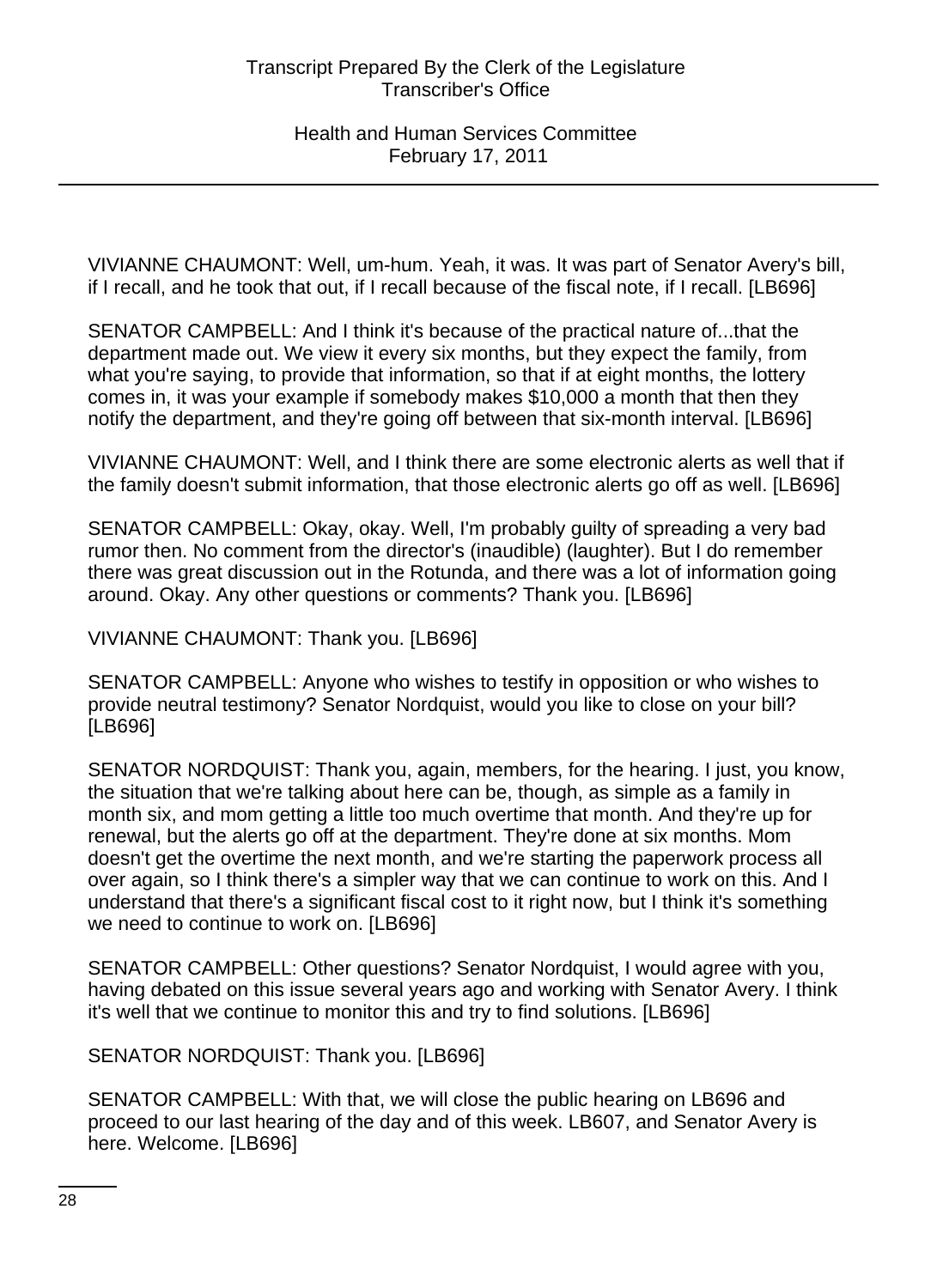SENATOR AVERY: Thank you, Madam Chair. [LB607]

SENATOR CAMPBELL: Senator Avery's bill is to provide duties for the Department of Health and Human Services and the Tax Commissioner regarding Kids Connection. Please proceed. [LB607]

SENATOR AVERY: Thank you. My name is Bill Avery, B-i-l-l A-v-e-r-y. I represent District 28 here in the heart of Lincoln. This bill, LB607, authorizes an interagency agreement between the Departments of Health and Human Services and the Department of Revenue. The purpose of this would be to study and develop the use of model language for potential tax form modifications that would identify children who are uninsured, but eligible for healthcare through Medicaid or the state's CHIP program, the state's Children's Health Insurance Program known as Kids Connection here in Nebraska. LB607 directs these two departments to develop model questions for possible future use on tax forms. Questions such as, do you have any dependent children? Are your dependent children under 19 years of age? Do your children have health insurance at the time of this filing? The departments are also directed to draft model language for consent, disclosure, or other notice that nonparticipation or misinformation is not punishable by law, and any other questions that these two departments may deem appropriate for the purposes of this act. Through the interagency agreement, both departments would be bound by confidentiality laws and would not be able to share any information other than for the purposes outlined in this act. You're all aware that we have had a serious problem with uninsured children in this state. In 2008 and 2009, U.S. census current population survey indicated an average of 40,000 kids uninsured; 31,000 of which were living at 200 percent below the federal poverty level, or that is a family that had an income of about \$44,000 for a family of four. That's 78 percent of our uninsured children living under the federal poverty level, who did not have healthcare. The Legislative Fiscal Office has indicated that August 2009, there were close to 24,000 children on this CHIP program. We call it Kids Connection or SCHIP. As of December of 2010, that number has increased to 29,658, so we have had an increase of 5,541 children now who are being covered. Perhaps some of this is the result of the legislation that, Madam Chair, that you talked about, LB603, which did include my bill, LB136. That expanded Kids Connection to eligibility from 185 percent of federal poverty to 200 percent. This was a significant accomplishment by this Legislature and by the administration. It was a direct result of our determination to respond to a serious crisis that we had which we referred to as the Safe Haven Crisis. Other states have done what we are proposing with LB607. Iowa has something similar. Maryland, New Jersey, Louisiana--they've all pioneered tax-based outreach by entering into interagency sharing agreements for the purpose of revising their state income tax forms to identify SCHIP and Medicaid eligibility. Iowa's outreach program is an example of the kind of collaboration that we're proposing here. Iowa's tax-based outreach program modified their state tax forms and defined healthcare coverage, sent information to potentially eligible families, and issued a report to the governor and the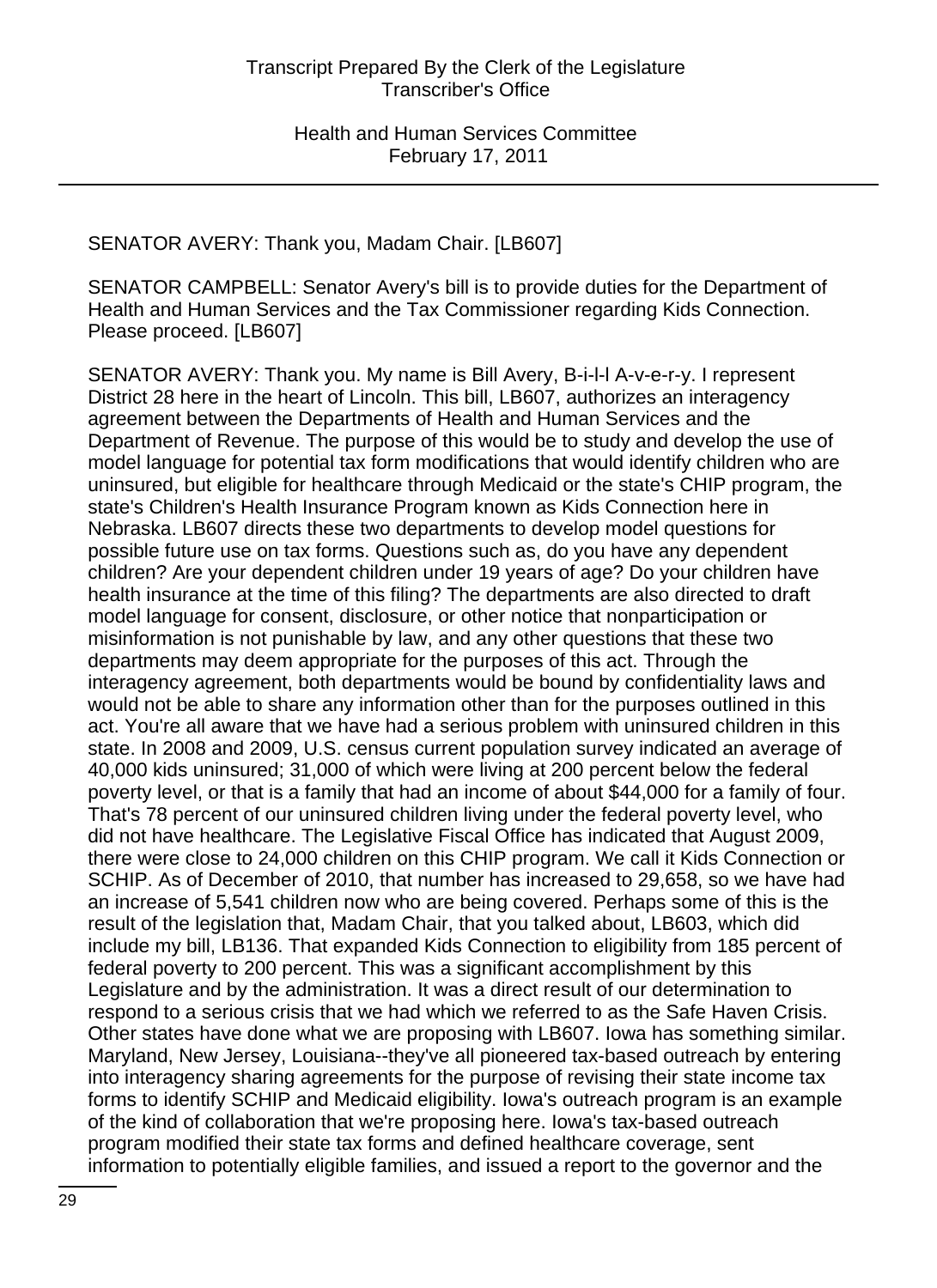Health and Human Services Committee February 17, 2011

state assembly. Iowa learned a couple of things from this collaboration. They learned first that establishment of an interagency data sharing agreement was critical. They did not do this in their first year, and they learned that a separate tracking mechanism by each agency was overly burdensome and a waste of time and effort. A unified tracking system would have facilitated enrollment procedures by targeting areas of the state with higher rates of children lacking healthcare. They also learned that an interagency agreement in their first year would have ensured that tax form wording was as clear as possible. This would have avoided unnecessary expenditures on revamping materials and excessive postage. They did have to go in and redo the whole program, I believe, and that cost them some money. It would also have allowed the agencies to consider administrative complexities for the future. Adding additional tracking mechanisms to the forms could have better identified the impact of tax-based outreach from the outreach programs. But in the end, Iowa learned that it worked. They sent out 57,000 notices as a result of changes they made in their 2008 tax forms, and they had a 76 percent response rate, either reporting the existence or absence of coverage. That was impressive. The advantage of LB607 is that we can learn from Iowa and other states and attempt to overcome the administrative hurdles prior to even considering any appropriation of funds, and that's what we're seeking to do with this bill. Get the interagency agreement in place and let's find out what we can do, what it will cost us before we start wringing our hands about the cost and wringing our hands about oh, we're going to add all these new children into the eligibility pool. And if that happens, I'd say, yes, that's good, because that's part of what I'm trying to achieve here. I do note that Senator Nordquist had two bills before you just before I arrived that suggest other mechanisms to meet many of the objectives that we're seeking here. I applaud him for that, and I hope that we can all work together, because the bottom line is that our...is that we're talking about the health of our children and every child in our state should have quality healthcare, and especially, our low-income families that have a hard time making ends meet. Let me stress that LB607 only asks at this time that the Departments of Revenue and Health and Human Services get together and explore ways of developing an outreach mechanism that will continue to provide valuable healthcare and services to our neediest children. This does not expand the current program. It is merely providing a path toward expanding awareness of the program to those who are already eligible. It's an outreach program, and I believe if you look at the fiscal note, there is no General Fund impact at this stage. If we get to the point where we are altering the tax form, then, of course, there would be some fiscal impact, but that would be for another biennium. With that, I will end my testimony, invite you to seriously consider this proposal, and I'll be happy to take questions. [LB607]

SENATOR CAMPBELL: Questions for Senator Avery. Thank you, Senator Avery. Will you be here to close? [LB607]

SENATOR AVERY: You know, I can't because I have my own committee next door (laugh). [LB607]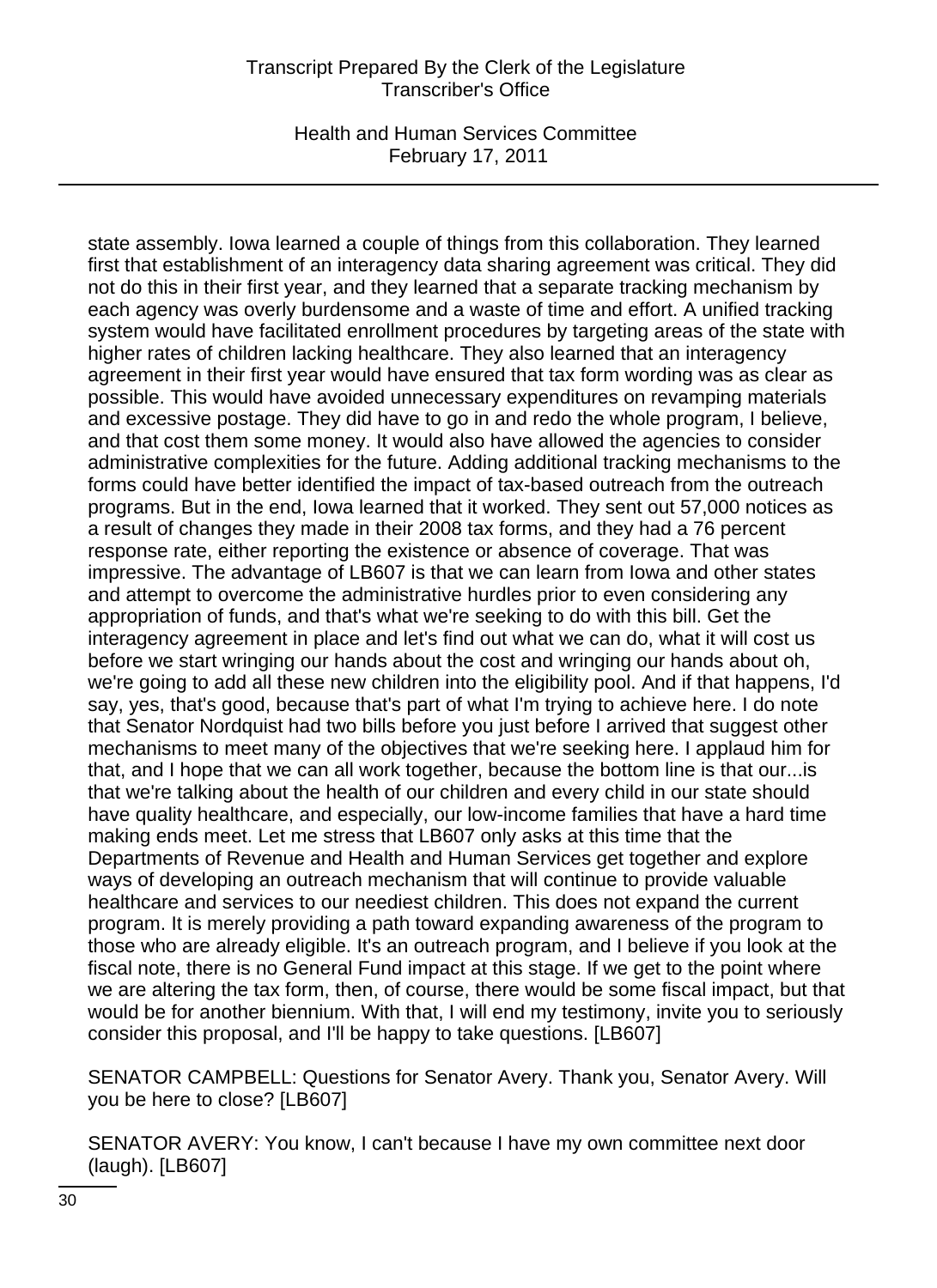SENATOR CAMPBELL: I know. We're all moving from spot to spot today. Thank you. If we have any questions, I'll be sure to get back in touch with you. [LB607]

SENATOR AVERY: You want me to leave my legislative aide behind to take the heat? [LB607]

SENATOR CAMPBELL: Sure, if that's what you're offering out, but we try to be very kind to legislative aides (laughter). The first proponent for this bill, please. Proponents? Good afternoon, again. [LB607]

AUBREY MANCUSO: (Exhibit 22) Good afternoon, again. My name is Aubrey Mancuso, A-u-b-r-e-y M-a-n-c-u-s-o, and I'm here on behalf of Voices for Children in Nebraska. We would like to express our strong support for LB607. This bill is an important first step toward streamlining enrollment in Kids Connection and ensuring that all eligible children in our state are enrolled. Numbers on the number of uninsured kids who are living at 200 percent or below of the poverty level suggests that we could substantially reduce the number of uninsured children just by enrolling all those who are eligible. Tax time presents a unique opportunity to reach this population, because of universal compliance requirements and the availability of information regarding income and household composition. Allowing for the exploration of data sharing between the Department of Revenue and Health and Human Services could simplify the enrollment process and give more children access to health insurance. In addition, this could decrease the outreach and enrollment burden currently placed on the Department of Health and Human Services. Quality and consistency in healthcare for children is critical to healthy development and academic success. Kids Connection is a cost efficient mechanism for providing care to uninsured children. The state should work to enroll all eligible children and simplify the administrative burdens of enrollment. This bill is a significant first step towards meeting these goals, and we urge the committee to advance LB607. Thank you. [LB607]

SENATOR CAMPBELL: Thank you, Ms. Mancuso. Questions? Seeing none, thank you very much for coming. [LB607]

AUBREY MANCUSO: Thank you. [LB607]

SENATOR CAMPBELL: Next proponent? [LB607]

JENNIFER CARTER: (Exhibit 23) Good afternoon, again, Chairwoman Campbell and members of the committee. I'm Jennifer Carter, C-a-r-t-e-r, director of Public Policy and Healthcare Access at Nebraska Appleseed, and we are here to testify also in strong support of LB607. We really appreciate that Senator Avery has been interested in this issue and brought this, what we think is a very important bill. I think it's an exciting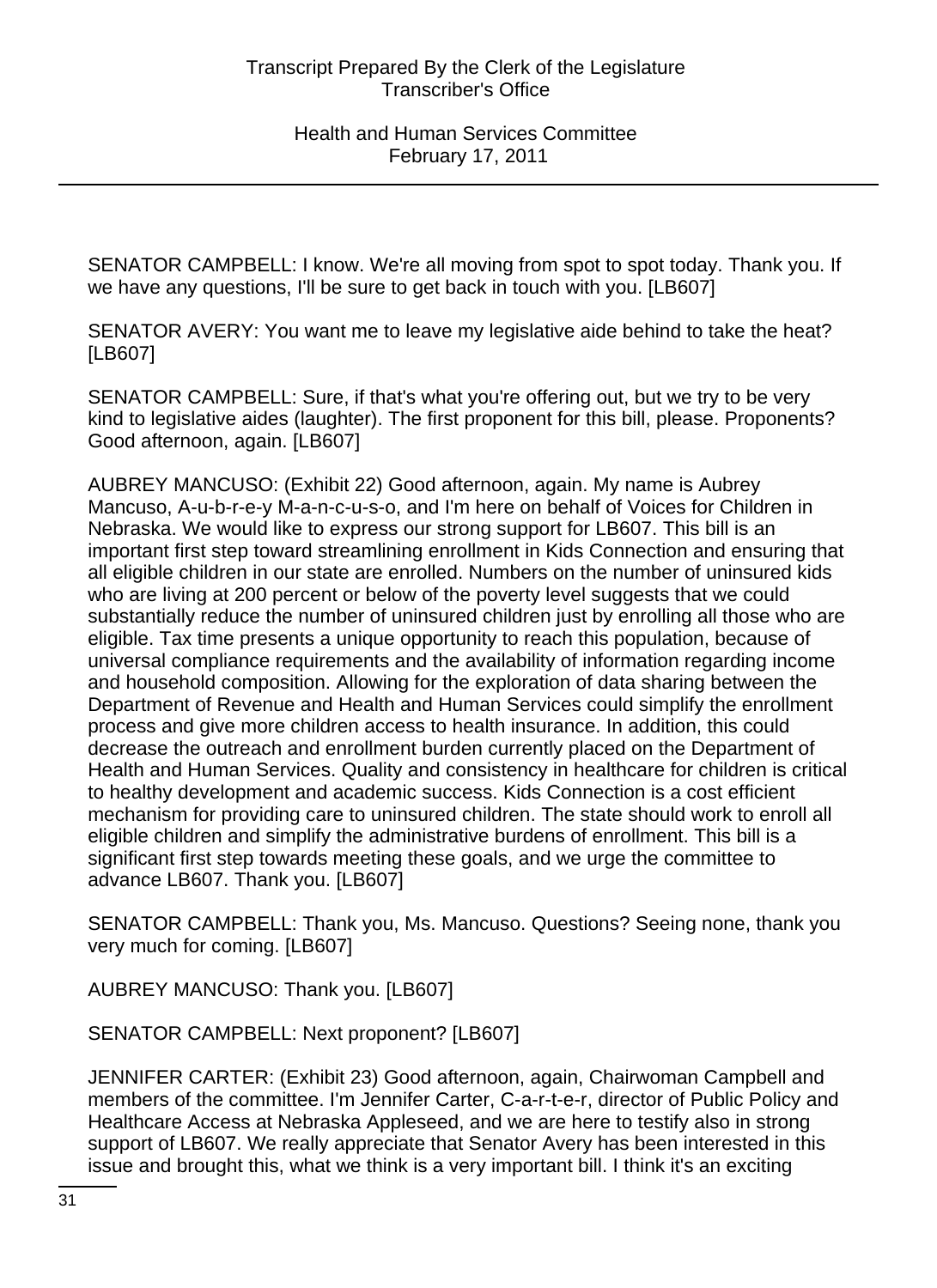Health and Human Services Committee February 17, 2011

opportunity, as we discussed, that there is more focus in this state and nationally on enrolling kids who are out there eligible already for Medicaid and CHIP. This could be a really significant first step in the conversation about what has been discovered to be one of the best ways to make sure we're getting kids in the door. As has been mentioned, the overwhelming majority of our uninsured children are in households that appear to be income eligible for Kids Connection. So they're sitting there not going to the doctor when they actually could be if they knew about this program and were enrolled. And I think there's lots of reasons why eligible children don't get enrolled, but oftentimes, it's as simple as parents not knowing about the program and not knowing that they're eligible and, in part, because we are at 200 percent for Kids Connection. That means a family could still be, you know, they're still low income, but they can be working, and I think a lot of times working families think these programs may not be available to them, but they're likely not getting private insurance for their families. So what we really like about this is that it is information we already have, and it's just about the departments talking to each other and sharing that information, so that we can better identify these families, and then decide with that information how to approach it. Some states have used it for outreach; some states have used it very successfully like Louisiana for actually enrolling families, where it's clear that they're eligible. And so I think there could be a whole lot of opportunities once we finally start having this conversation and seeing how we could use that information. So I just wanted to emphasize again that I think this is not an expansion. These are kids who are currently eligible today. One other thing that I think is important is, this is a little bit distinct from what we've been talking about this afternoon, and that it's not just about maintaining families on the program. This is getting families in the door who don't know the door is there or who haven't actually thought they could access it, and I think that's a big difference that is really important. I'd also note that if we did get ourselves as a state in a position to access the CHIP or bonus dollars if we got the five of eight requirements in place, dependent on how we used the tax data matching, it could actually meet one of those five of eight requirements. But, separately, because it's so effective in enrolling kids and one of the requirements is both that you have five of eight, and that you increase your Medicaid eligible children's enrollment, and you hit a certain target, this is going to be one of the most effective ways for us to meet that goal as well, to help us increase our potential for bonus dollars. So, we are really excited about this, because I think it's a part of a discussion and with no fiscal note, I think it's a great opportunity for us to start moving forward, so we strongly encourage the committee to advance the bill. I'm happy to take any questions. [LB607]

SENATOR CAMPBELL: Any questions from the senators? Seeing none, thank you, Ms. Carter. [LB607]

JENNIFER CARTER: Thanks. [LB607]

SENATOR CAMPBELL: Other proponents? Anyone wishing to testify in opposition?